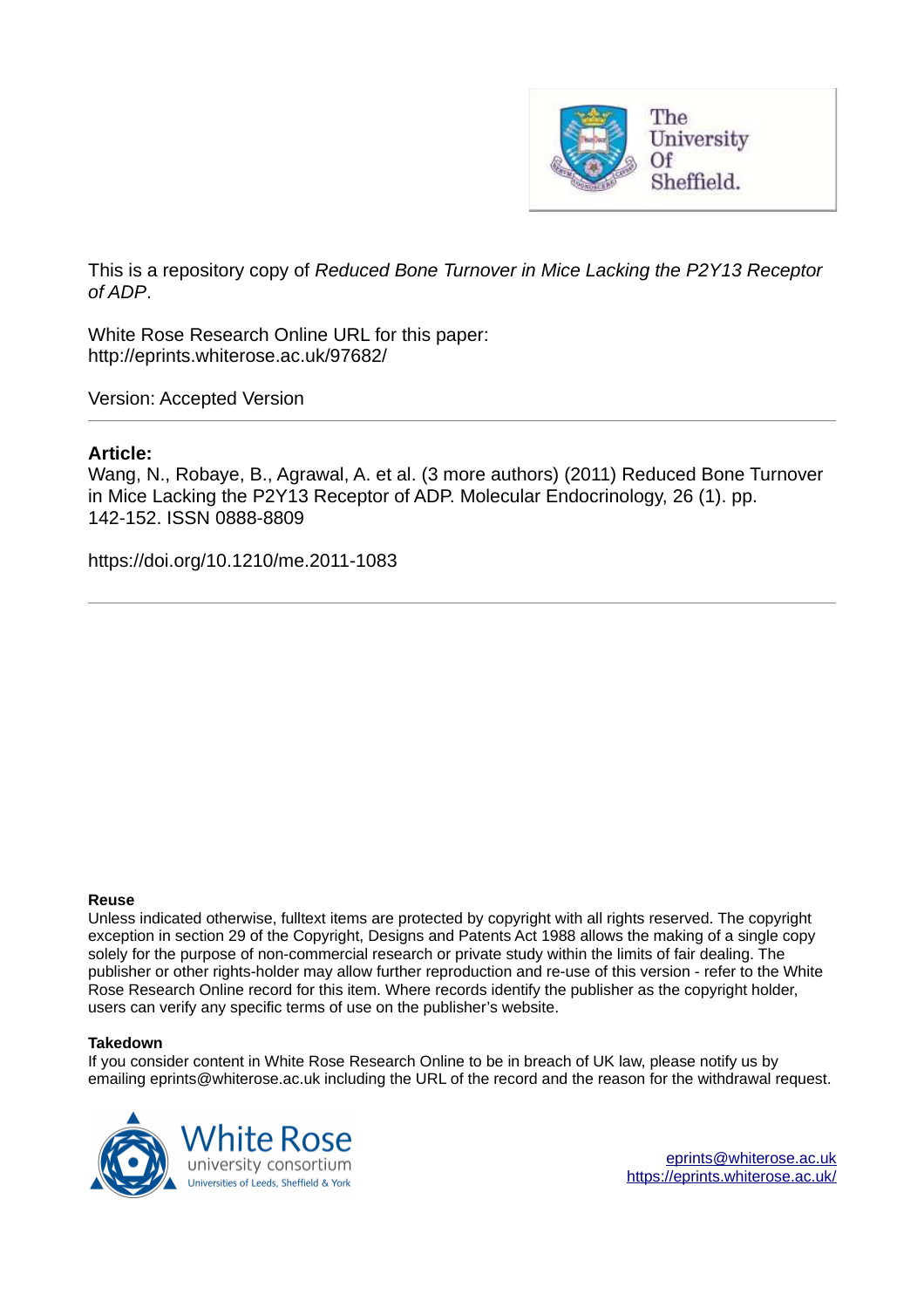**Title: Reduced bone turnover in mice lacking the P2Y13 receptor of ADP.** 

```
2 Short Title: Reduced bone turnover in P2Y13 KO mice
```
- 3 Ning Wang<sup>a</sup>, Bernard Robaye<sup>b</sup>, Ankita Agrawal<sup>a</sup>, Timothy M. Skerry<sup>a</sup>, Jean-Marie Boeynaems<sup>b,c</sup>,
- 4 Alison Gartland<sup>a1</sup>
- <sup>a</sup> The Mellanby Centre for Bone Research, Department of Human Metabolism, The University of
- 6 Sheffield, Sheffield, UK, <sup>b</sup>Institute of Interdiscipinary Research, IRIBHM, Université Libre de
- 7 Bruxelles, Gosselies, Belgium, <sup>c</sup>Department of Medical Chemistry, Erasme Hospital, Brussels,
- Belgium
- **1 Corresponding author and person to whom reprint requests should be addressed:**
- Dr Alison Gartland,
- The Mellanby Centre for Bone Research
- Department of Human Metabolism
- The University of Sheffield
- Beech Hill Road
- Sheffield, S10 2RX
- UK
- Phone: (+44) 0114 226 1435
- Fax: (+44) 0114 271 1711
- Email: [a.gartland@sheffield.ac.uk](mailto:a.gartland@sheffield.ac.uk)
- **Key words:** P2Y13 receptor, knock-out, osteoblasts, osteoclasts, OVX
- 21 **Funding Source:** European Commission under the 7<sup>th</sup> Framework Programme (proposal #202231)
- 22 performed as a collaborative project among the members of the ATPBone Consortium (Copenhagen
- University, University College London, University of Maastricht, University of Ferrara, University of
- Liverpool, University of Sheffield, and Université Libre de Bruxelles), and is a sub study under the
- main study "Fighting osteoporosis by blocking nucleotides: purinergic signalling in bone formation
- and homeostasis"
- **Disclosure summary:**
- All authors have nothing to disclose.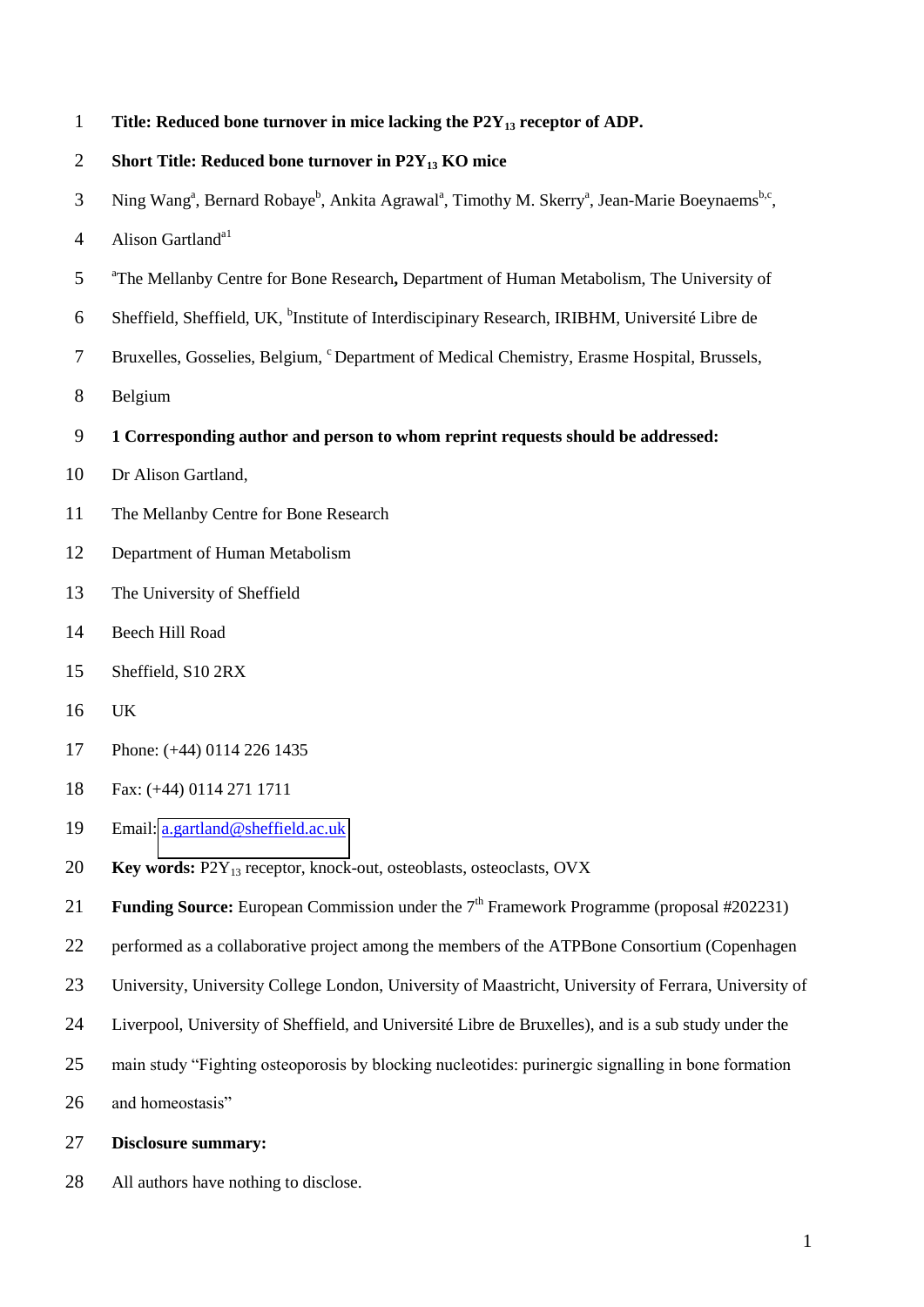29 Abstract:

Osteoporosis is a condition of excessive and un-coupled bone turnover in which osteoclastic resorption exceeds osteoblastic bone formation, resulting in an overall net bone loss, bone fragility and morbidity. While numerous treatments have been developed to inhibit bone loss by blocking osteoclastic bone resorption, understanding of the mechanisms behind bone loss is incomplete. The purinergic signalling system is emerging to be a pivotal regulator of bone homeostasis and extracellular ADP has previously been shown to be a powerful osteolytic agent in vitro. We report 36 here that deletion of the  $P2Y_{13}$  receptor, a G-protein coupled receptor for extracellular ADP, leads to a 40% reduction in trabecular bone mass, 50% reduction in osteoblast and osteoclast numbers in vivo as well as activity in vitro and an overall 50% reduction in the rate of bone remodelling in mice in vivo. Down-regulation of RhoA/ROCK I signalling and a reduced ratio of RANKL/OPG observed in 40 osteoblasts from  $P2Y_{13}R^{-1}$  mice might explain this bone phenotype. Furthermore, as one of the main causes of osteoporosis in older women is lack of estrogen, we examined the effect of ovariectomy 42 (OVX) of the P2Y<sub>13</sub>R<sup>-/-</sup> mice and found them to be protected from OVX-induced bone loss by up to 65%. These data confirm a role of purinergic ADP signalling in the skeleton, whereby deletion of the receptor leads to reduced bone turnover rates which provide a protective advantage in conditions of accelerated bone turnover such as oestrogen deficiency-induced osteoporosis.

**Key words**: P2Y13 receptor, knock-out, osteoblasts, osteoclasts, OVX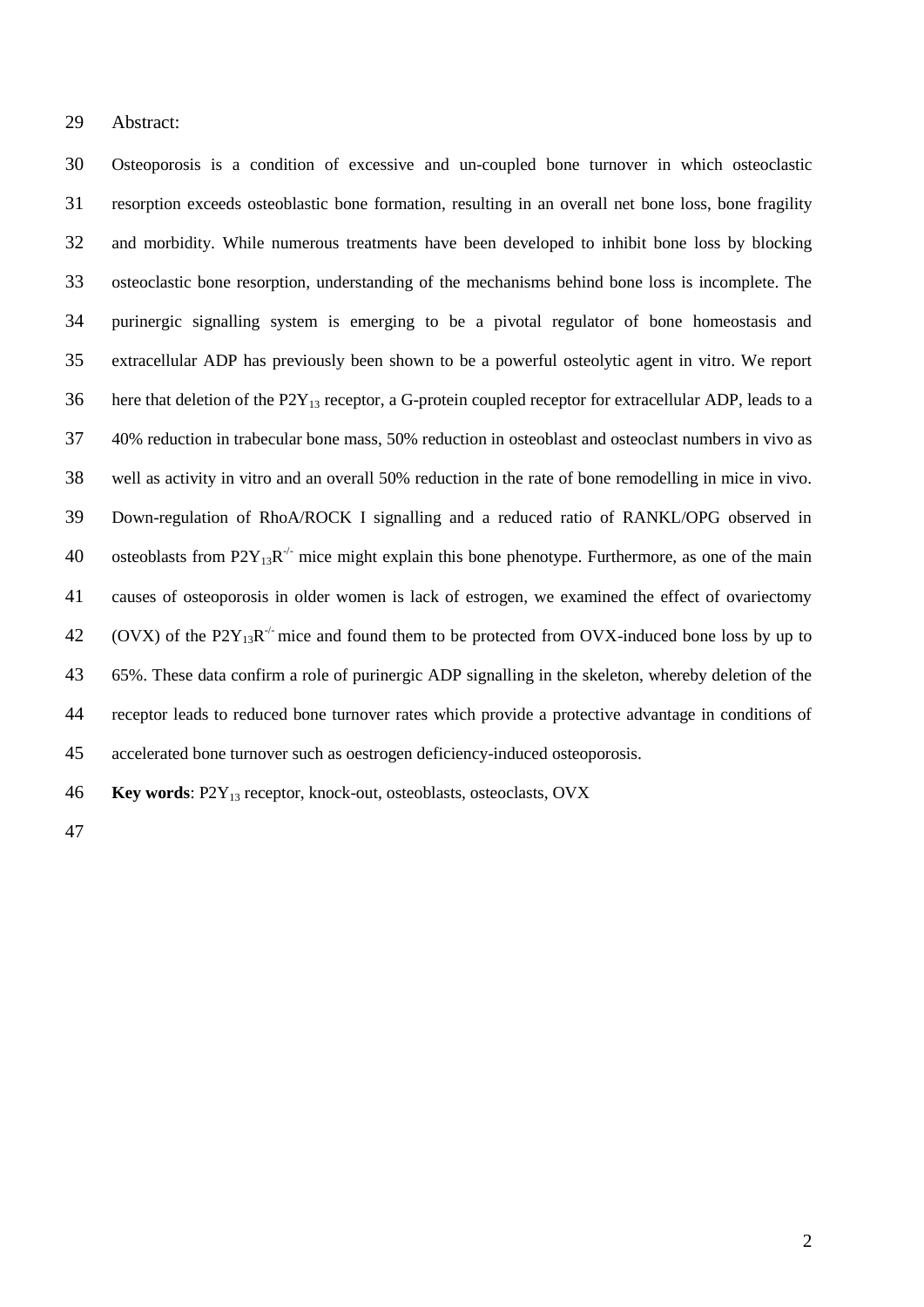#### 48 *Introduction*

The membrane-bound receptors for extracellular nucleotides known as P2 receptors can be divided into two major families based on their signal transduction mechanisms and topology. P2X receptors form a family of ligand-gated ion channels with signal transduction cascade via non-selective outward 52 cation currents, whilst P2Y receptors form a family of G protein-coupled receptors coupled to  $G_q$ or/and Gi (1). Both osteoblasts and osteoclasts express numerous P2 receptor subtypes in a spatial and temporal manner (2). Specifically in osteoblasts, ATP and its degradation product adenine 55 diphosphate (ADP) have been shown to modulate  $[Ca^{2+}]_i$  calcium signalling (3), increase cell 56 proliferation (4), increase expression of Receptor Activator of NF-kb Ligand (RANKL) (a key modulator of osteoclast formation and resorption) (5) and intriguingly, synergise with PTH to induce activation of c-fos, a key transcription factor in bone (6). This last observation suggests that ATP and P2 receptors represent a local mechanism enabling the bone remodelling induced by systemic hormones such as PTH to be confined to discrete foci. In osteoclasts, ATP appears to have both stimulatory (7, 8) and inhibitory roles via P2 receptors (9, 10), whilst ADP was shown to be a 62 powerful osteolytic agent reportedly acting via the  $P2Y_1$  receptor (11). In vivo knockout models have offered further insights into the overall effect on bone homeostasis of the different, but highly 64 significant effects of extracellular nucleotides.  $P2Y_2$  receptor deficient mice demonstrate a striking increase in bone mineral content, presumably related to the inhibitory effect of ATP on mineralization 66 by osteoblasts (12). On the contrary, the  $P2X_7$  receptor deficient mice do not have an extreme skeletal phenotype (13) but exhibit site-specific alterations in bone formation and resorption (14). A recent 68 preliminary investigation of  $P2Y_1$  receptor deficient mice revealed a reduced bone mass, confirming a role for ADP in bone homeostasis (15).

70

71 In addition to the  $P2Y_1$  and  $P2Y_{12}$  receptor, the  $P2Y_{13}$  receptor, originally named GPR86 (16), has 72 high affinity for ADP (17). The P2Y<sub>13</sub> receptor is a G<sub>i</sub>-coupled receptor which shows a high level of 73 identity with  $P2Y_{12}$  and  $P2Y_{14}$  receptors, sharing 45-48% amino acid sequence identity (17). Similarly 74 to the  $P2Y_1$  and  $P2Y_{12}$  receptors,  $P2Y_{13}$  receptors respond to ADP in the nanomolar range (18). 75 Expression of  $P2Y_{13}$  receptor mRNA has been shown in abundance in the brain, spleen, lymph nodes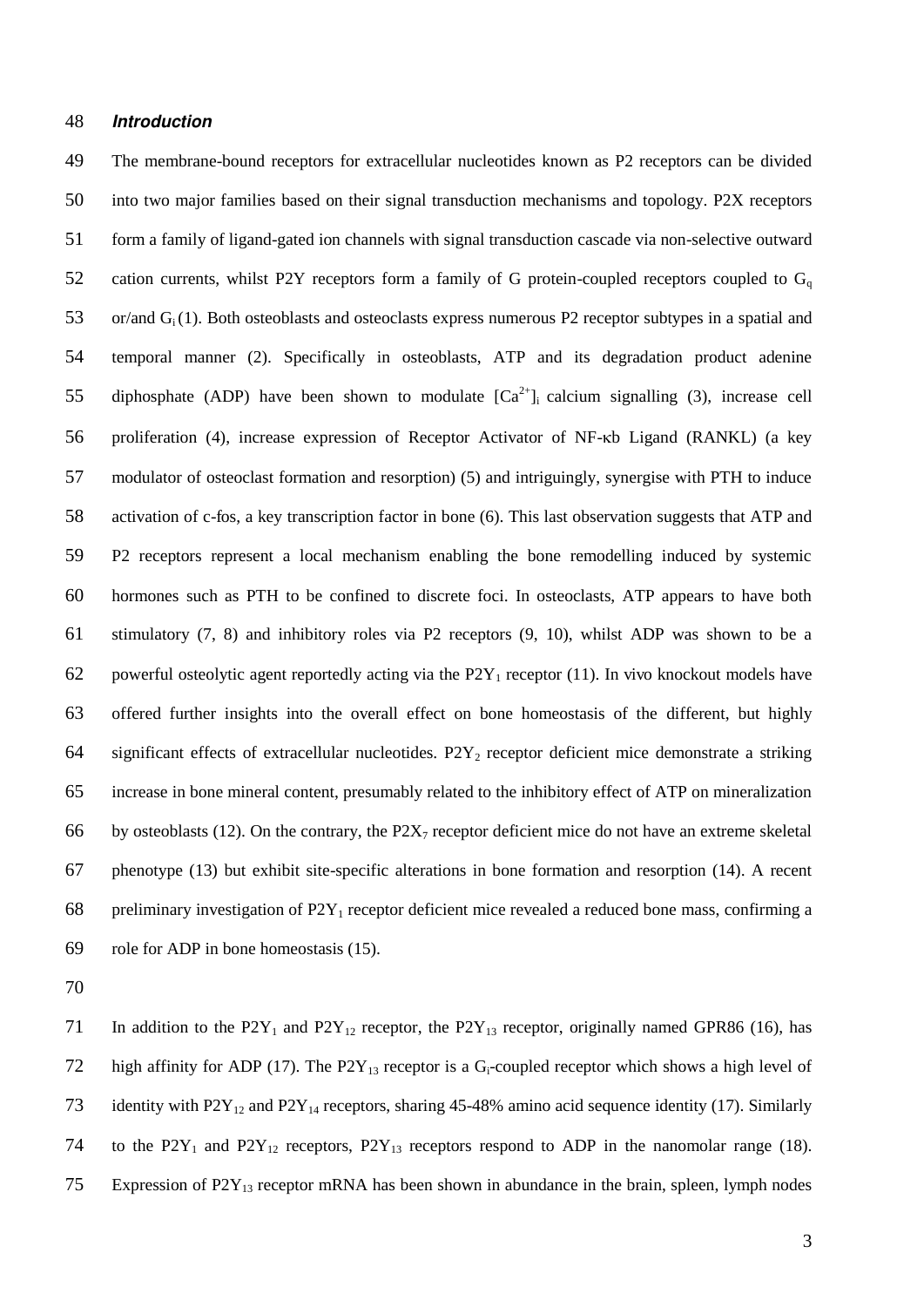76 and bone marrow, suggesting roles in nervous, haematopoietic, and immune systems. A lower level of 77 expression is found in liver, lung, placenta, and spinal cord  $(17-19)$ . Although P2Y<sub>13</sub> receptors are 78 detected in different tissues, the physiological function of this receptor is still unclear. Several reports 79 suggesting a role of P2Y13 receptors are not entirely convincing due to the lack of truly selective 80 agonists and antagonists for this receptor (20-25). Indeed Cangrelor (AR-C69931MX) behaves as a 81 P2Y<sub>13</sub> receptor antagonist (26) or partial agonist (27), although it was primarily described as a specific 82 P2Y<sub>12</sub> receptor antagonist and is currently in clinical development as an antithrombotic agent. The 83 study of P2Y<sub>13</sub> receptor-deficient mice (P2Y<sub>13</sub>R<sup>-/-</sup>) has so far revealed the role of this receptor in HDL 84 cholesterol uptake by hepatocytes and reverse cholesterol transport (28, 29). In the context of bone, 85 the expression of  $P2Y_{13}$  receptors in osteoblasts and osteoclasts has been recently confirmed (30, 31). 86 Taken together with the previous reports of the powerful effect of ADP on osteoclasts, we sought to 87 determine the consequence of  $P2Y_{13}$  receptor gene deletion on the bones of mice. Using micro 88 computer tomography ( $\mu$ CT) we show that the bones of the P2Y<sub>13</sub>R<sup>-/-</sup> mice have altered bone mass, 89 due to reduced numbers of osteoblasts and osteoclasts in the bone as shown by histology. Dynamic 90 histomorphometry confirmed reduced mineral apposition and bone formation rates, whilst in vitro 91 primary cell cultures were used to determine the effect of gene deletion on the formation and function 92 of osteoblasts and osteoclasts. Finally, ovariectomy (OVX), a widely accepted model of bone changes 93 after menopause (32), revealed that  $P2Y_{13}R<sup>-/-</sup>$  mice were protected from OVX-induced bone loss by 94 up to 65%. These findings confirm a role for the  $P2Y_{13}$  receptor in bone remodelling, offering a 95 potential novel therapeutic target for fighting bone diseases in conditions of accelerated bone turnover 96 such as oestrogen deficiency-induced osteoporosis.

97

#### 98 *Results*

# **Reduced trabecular bone volume in**  $P2Y_{13}R^{\prime\prime}$  **mice**

100 There was no severe or obvious gross morphological difference between the whole skeleton of 101 P2Y<sub>13</sub>R<sup>-/-</sup> and wild type (WT) mice upon macroscopic examination or using  $\mu$ CT 3D models of the 102 whole tibia (Fig. 1A). However,  $\mu$ CT analysis revealed that although the length of the tibia was not 103 significantly different,  $P2Y_{13}R^{-1}$  mice had ~5% less total bone volume in the tibia compared with WT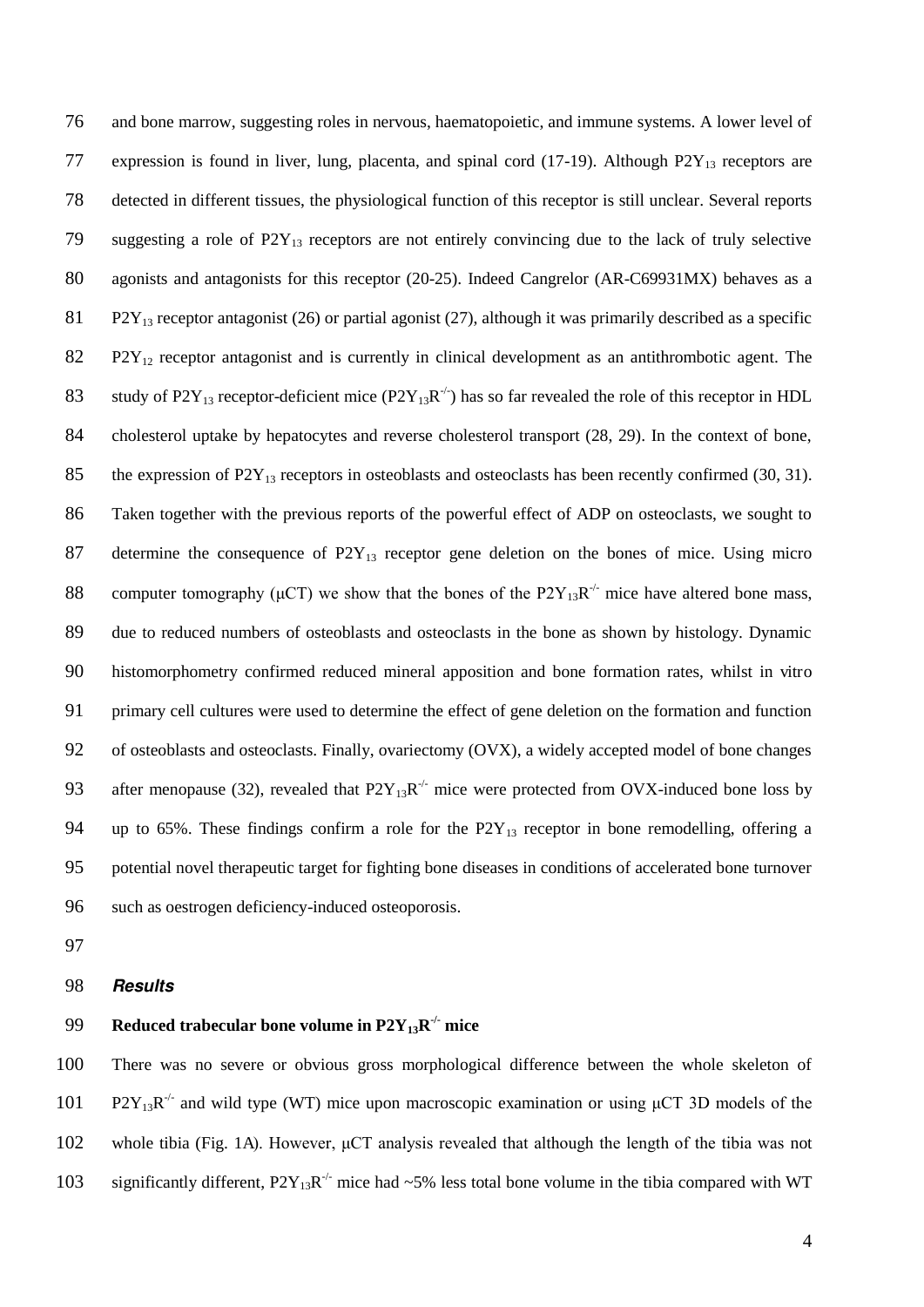104 (Fig. 1C, p < 0.05). Analysis of the microstructure of the bone in the tibia at a higher resolution 105 revealed 37.5% less trabecular bone ( $p < 0.001$ )(Fig. 1D) and 37.8% fewer trabeculae in P2Y<sub>13</sub>R<sup>-/-</sup> 106 mice compared to WT (p < 0.001) (Fig. 1E). Other typical trabecular bone parameters are summarised 107 in Table 1. µCT analysis on a predominantly cortical bone region showed no significant effects on 108 cortical bone parameters including cortical bone volume ( $p = 0.09$ ), endosteal diameter ( $p = 0.41$ ) and 109 periosteal diameter ( $p = 0.48$ ) (Table 1).

110

# **Reduced osteoclast and osteoblast numbers in long bones of**  $P2Y_{13}R^{\prime\prime}$  **mice**

112 Assessment of the cellular compartment of the bone by histological analysis showed that there were 113 approximately half as many osteoclasts ( $p < 0.05$ ) and osteoblasts ( $p < 0.05$ ) on the surfaces of the 114 cortical bone in  $P2Y_{13}R^{-1}$  mice compared with WT controls (Fig. 2A-2D). In the trabecular region of 115 the tibia,  $P2Y_{13}R^{-1}$  mice had 22% fewer osteoblasts per mm trabecular surface compared with WT 116 controls ( $p < 0.05$ ) (Fig. 2E-2G) though no significant reduction in osteoclast numbers.

117

# 118 **P2Y**<sub>13</sub> $\mathbf{R}^{\prime}$  mice have reduced rates of bone formation in vivo

119 To determine whether deletion of the P2Y<sub>13</sub> receptor would lead to reduced remodelling, 16 week-old 120 mice were given intraperitoneal injections of calcein (30 mg/kg) 14 days and 2 days prior to being 121 euthanized to allow for assessment of the rate and extent of mineralization (Fig. 3A). Comparing the 122  $P2Y_{13}R^{-1}$  with WT mice, the mineral apposition rate and bone formation rate were both significantly 123 reduced by nearly 50% in the tibia ( $p < 0.0001$  and  $p < 0.0001$ ) (Fig. 3B+C).

124

#### 125 **Loss of P2Y13R leads to reduced osteoblast function in vitro**

126 To determine whether osteoblast function is altered in  $P2Y_{13}R^{-1}$  mice, primary osteoblasts were 127 isolated and cultured in vitro. There were no significant differences in the proliferation rates of 128  $P2Y_{13}R^{-1}$  osteoblasts compared with WT mice over a 5-day period (Fig. 4A). However, a 50% 129 reduction in mineralization was observed in long term differentiation cultures compared to WT ( $p <$ 130 0.0001)(Fig. 4B+C). These data confirm that  $P2Y_{13}R$  is involved in normal osteoblast function.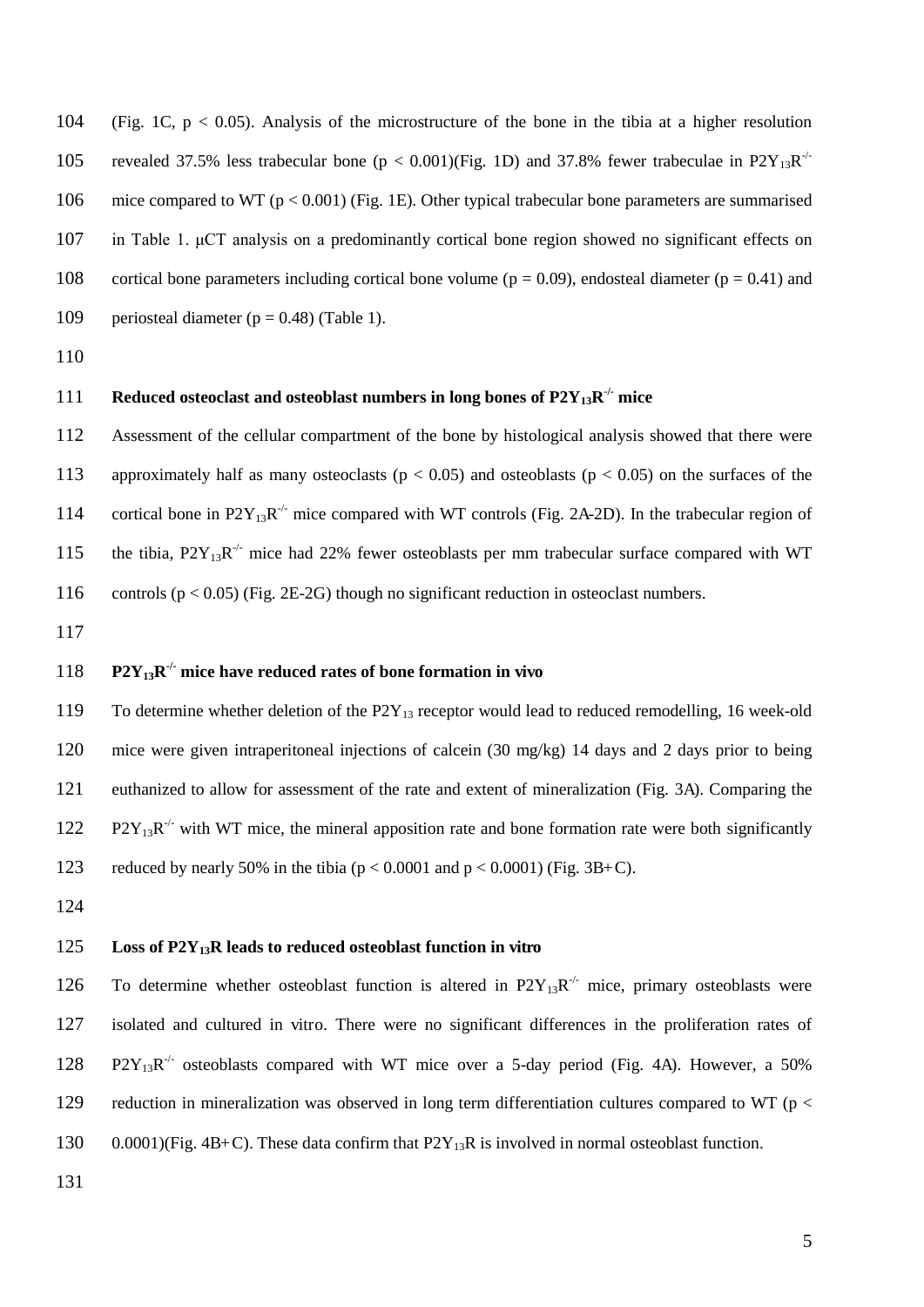#### **Loss of P2Y13R leads to reduced osteoclast formation in vitro**

TRAP positive osteoclasts with three or more nuclei were identified when isolated monocytes from 134 both WT and  $P2Y_{13}R^{-1}$  mice were cultured on glass coverslips in the presence of M-CSF and RANKL 135 for 10 days (Fig. 4D, black arrows). The number of multinucleated osteoclasts formed from  $P2Y_{13}R^{-1}$ mice was 50% lower when compared with WT (p < 0.0001) (Fig. 4E). To determine the effect on osteoclast function, isolated monocytes were cultured in the presence of M-CSF and RANKL for 17 days on dentine disks and the number of resorbing osteoclasts (Fig 4F, black arrows) and amount of resorption were quantified (Fig 4F, white arrows). There were 47.1% fewer resorbing osteoclasts 140 from P2Y<sub>13</sub>R<sup>-/-</sup> mice (p = 0.0004) (Fig 4G) which resulted in 66% less total resorption (p < 0.0001) (Fig. 4H). However, there was no significant difference in the amount of resorption per functional, 142 resorbing osteoclast ( $p = 0.5$ ) (Fig. 4I).

# 144 **Down-regulation of key regulatory genes in P2Y<sub>13</sub>R<sup>-/-</sup> mice**

To delineate the effect of P2ry13 gene deletion on downstream signalling pathways, a TaqMan custom array was used to analyse cDNA from primary osteoblasts and long bone marrow of both 147 P2Y<sub>13</sub>R<sup>-/-</sup> and WT mice. Results confirmed the absence of the P2Y<sub>13</sub> receptor mRNA in osteoblasts 148 and bone marrow from  $P2Y_{13}R<sup>-/-</sup>$  mice, further confirming successful deletion of the gene. The 149 difference in expression for each target cDNA between the WT and  $P2Y_{13}R<sup>-/-</sup>$  mice was analyzed using the CT relative quantification method (33). In primary osteoblasts, compared to WT the expression of RhoA was significantly down-regulated (0.10 fold change) and Tnfrsf11b (the gene for 152 OPG) was up-regulated (2.25 fold change) in  $P2Y_{13}R^{-1}$  mice (Fig. 4J). In bone marrow samples Mapk3 (0.02 fold change), Rock1 (0.25 fold change), RhoA (0.12 fold change), and Tnfsf11 (RANKL, 0.45 fold change) were all significantly down-regulated (Fig. 4K).

# **156 Estrogen deficiency-induced bone loss is attenuated in**  $P2Y_{13}R^{\prime\prime}$  **mice**

Accelerated bone loss after the menopause is a primary cause of osteoporosis in women. To determine 158 if the reduced osteoclast function seen in  $P2Y_{13}R<sup>-/-</sup>$  mice may attenuate estrogen deficiency-induced bone loss, OVX surgery was performed on 4 month old mice. Four weeks after surgery, there was a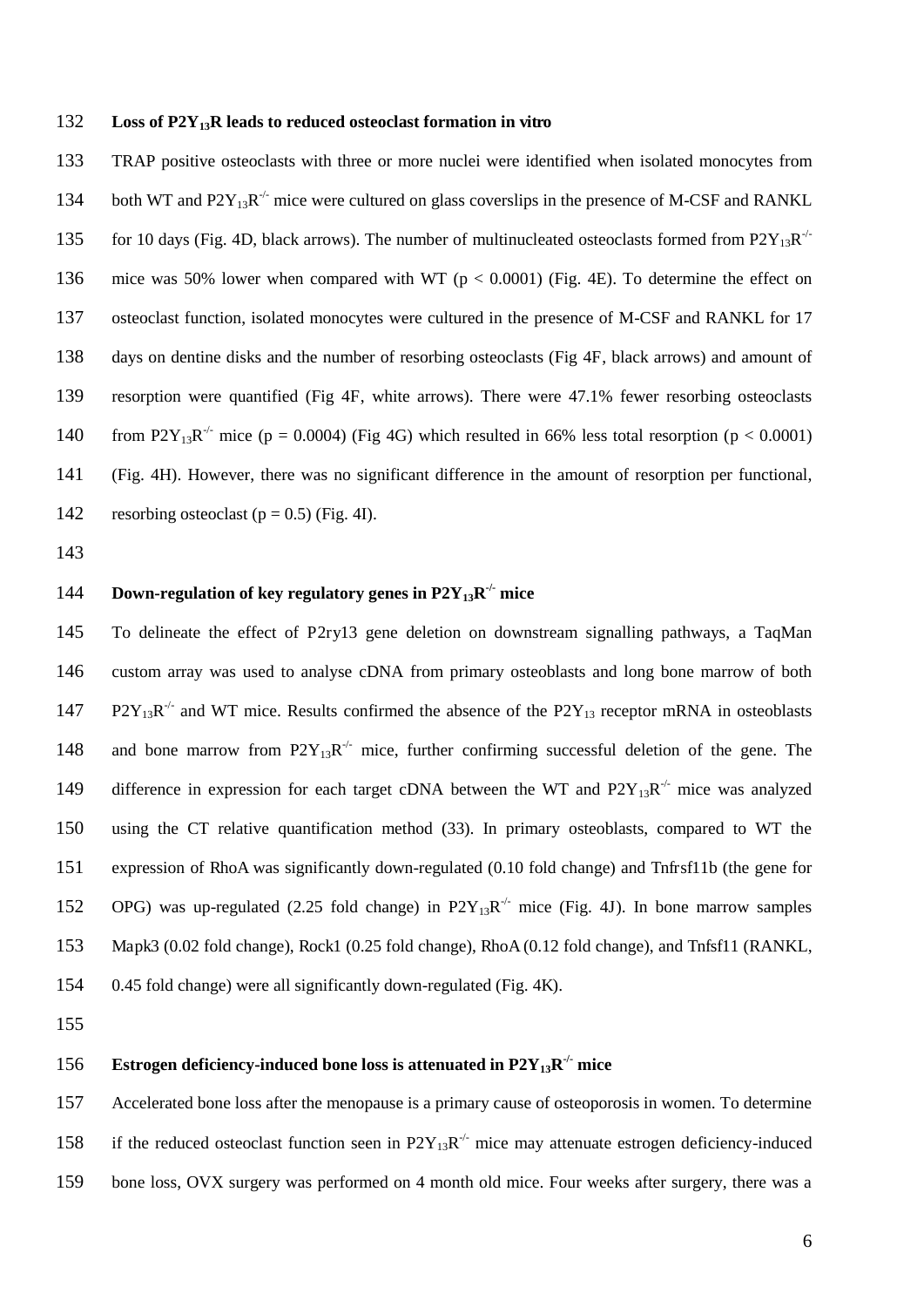160 significant difference in the response of  $P2Y_{13}R<sup>-/-</sup>$  mice compared to WT mice in BMD (p < 0.05) and trabecular thickness (p < 0.001). A significant loss of BMD in WT mice (p < 0.001) was observed at 4 162 weeks compared to baseline, but not in  $P2Y_{13}R^{-1}$  mice (Fig. 5A).  $\mu$ CT analysis of the trabecular bone structure of the tibial region demonstrated significant thinning of the individual trabeculae in WT 164 mice at 4 weeks compared to baseline ( $p < 0.0001$ ) but not in P2Y<sub>13</sub>R<sup>-/-</sup> mice (Fig. 5B). Interestingly, 165 12 weeks after surgery the protection from OVX-induce bone loss in  $P2Y_{13}R^{-1}$  mice was more apparent (p < 0.001 for both parameters compared with WT). In WT mice, BMD and trabecular thickness were still reduced compared with baseline (Fig. 5A, p < 0.05 and Fig. 5B p < 0.0001 168 respectively) whereas the  $P2Y_{13}R^{-/-}$  mice showed an increase in both BMD (p < 0.05) and trabecular thickness compared with baseline levels (Fig. 5A and B respectively).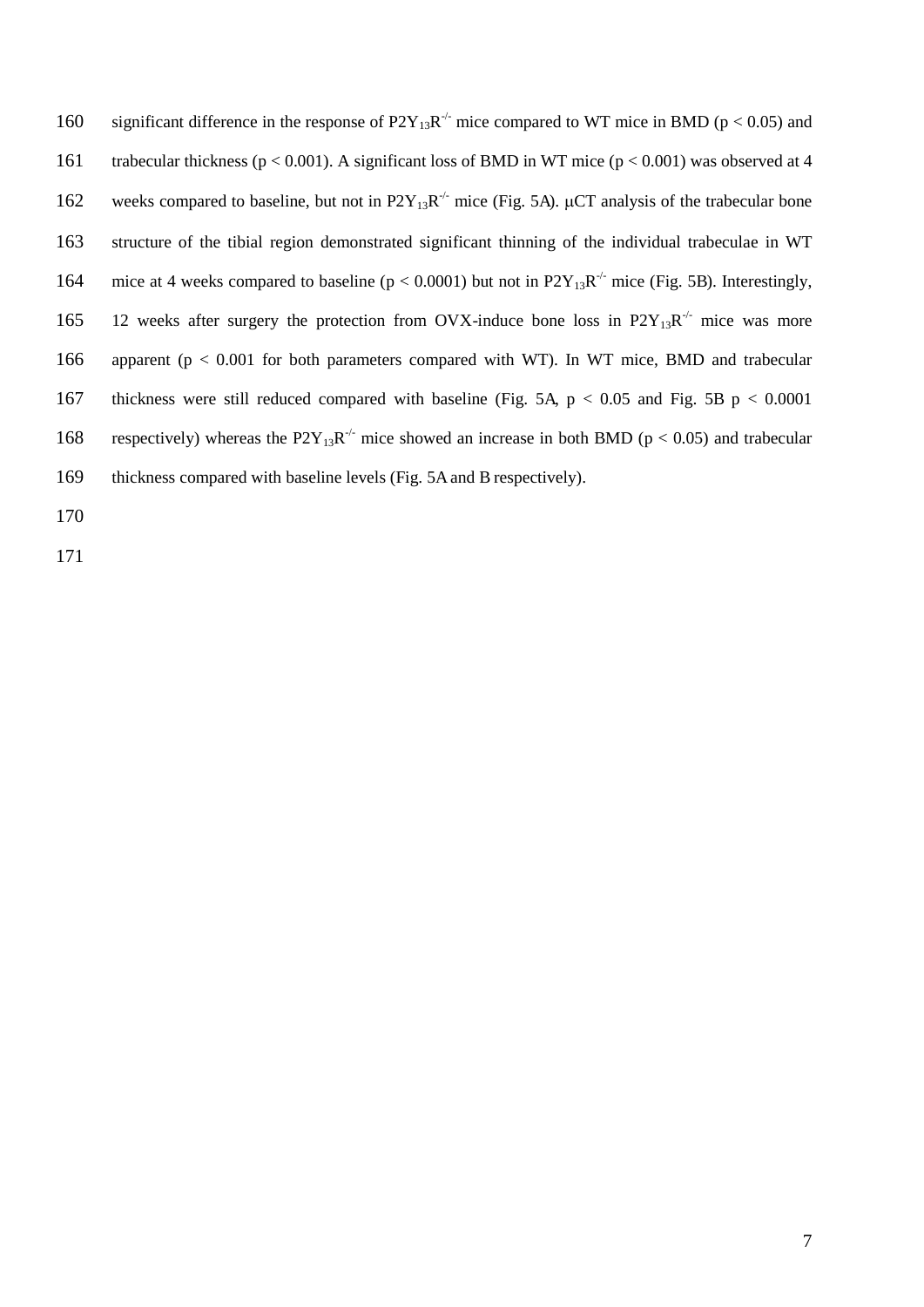#### 172 *Discussion*

173 The P2Y<sub>13</sub> receptor is widely distributed in different tissues and cell types, including osteoclasts and 174 osteoblasts (30, 31). Given the emerging important role of the purinergic signalling pathway in the 175 bone microenvironment and bone remodelling, we wanted to investigate the consequence of  $P2Y_{13}$ 176 receptor deletion on the skeleton. Deletion of  $P2Y_{13}$  receptor had no effect on the gross physiology of 177 the mice, which were healthy and fertile. When examining the bone using  $\mu$ CT analysis, we found 178 that the  $P2Y_{13}R^{-1}$  mice had less bone volume in the whole tibia although the overall length was 179 unchanged. A more detailed analysis using high resolution  $\mu$ CT scan was performed to determine 180 which bone compartment was the source of the observed reduction in bone. Data obtained from the 181 proximal tibia revealed that the  $P2Y_{13}R^{-1}$  mice had almost 40% less trabecular bone and trabecular 182 number. The  $P2Y_{13}R<sup>-/-</sup>$  mice also had significantly higher trabecular pattern factor and structural 183 model index, which indicates a less well-connected and more rod-like structured trabecular bone, in 184 contrast to the well connected and flat structure typically seen in normal healthy animals (34, 35). 185 There were no significant changes in any of the relevant indices for cortical bone.

186

To investigate further the observed bone phenotype, histomorphometric analysis demonstrated that 188 the  $P2Y_{13}R^{-1}$  mice have half the number of osteoclasts and osteoblasts per unit of bone on the endocortical bone surface, whilst in the trabecular bone only a reduction in osteoblast numbers was observed. This imbalance in osteoblast to osteoclast numbers on the trabecular bone surface may explain the loss of trabecular bone in this region, whilst the equal reduction of both osteoblasts and osteoclasts on the cortical surface would lead to no net loss of bone. In vitro primary bone marrow 193 cell cultures confirmed that deletion of the  $P2Y_{13}$  receptor significantly reduced the capacity of bone marrow cells to form multinuclear, functional osteoclasts. This led to the significant decrease in total resorption observed, whereas the amount of resorption per osteoclast was not different from that of osteoclasts derived from WT bone marrow. Interestingly, primary osteoblast cultures demonstrated 197 that the cells from  $P2Y_{13}R<sup>-/-</sup>$  mice had reduced function, leading to a 50% decrease in mineralization. These in vitro results are consistent with the 50% decrease in bone apposition rate and bone formation 199 rate detected in  $P2Y_{13}R^{-/-}$  mice using dynamic histomorphometry. Coupled with the reduction in the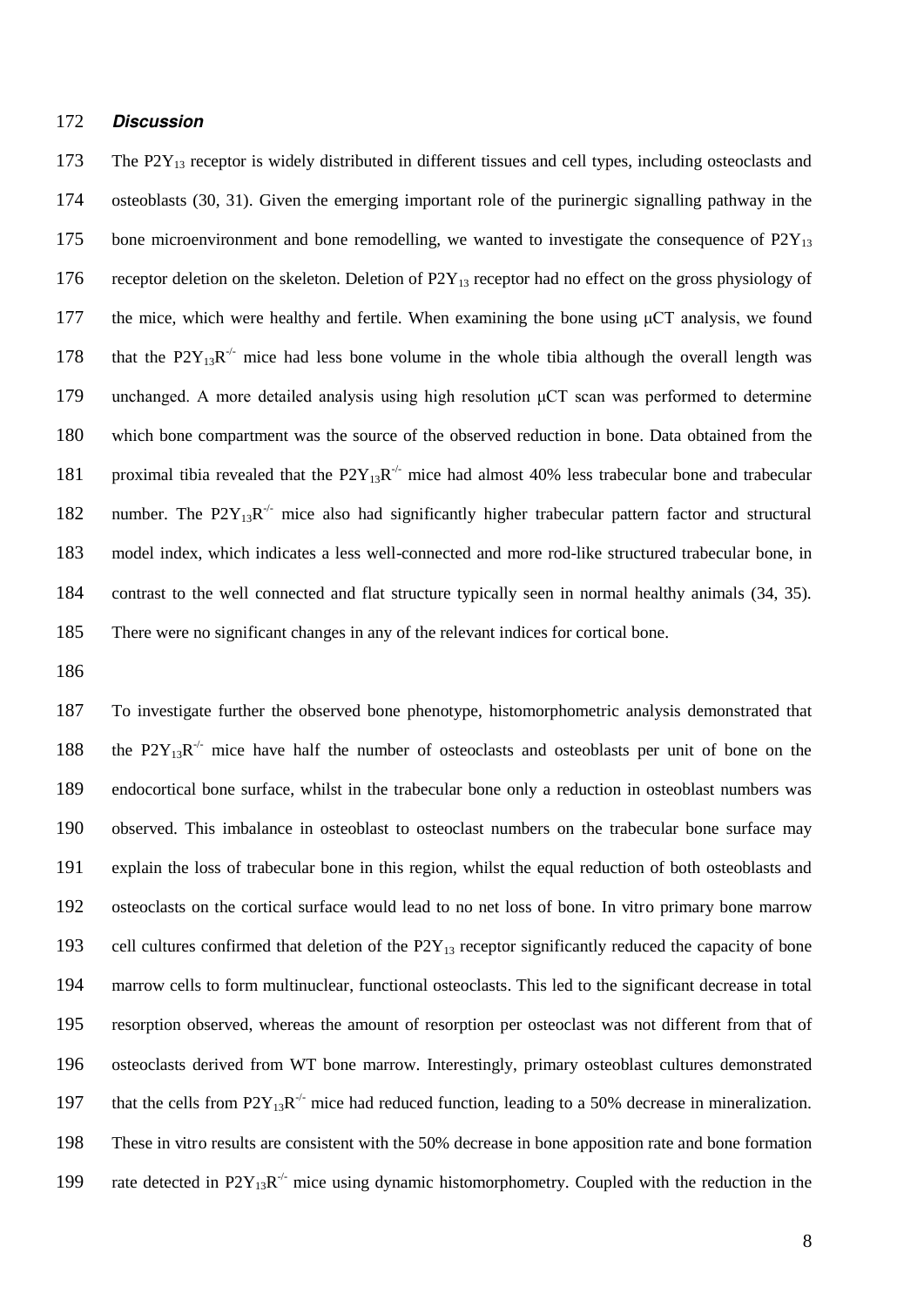number of osteoclasts this would result in an overall reduced bone remodelling rate, especially the 201 bone formation rate, in 4 month old  $P2Y_{13}R^{-1}$  mice. Due to the relatively higher turnover activity in trabecular bone than in cortical bone (36), fewer functional osteoblasts and a lower bone formation rate will have affected trabecular bone to a greater extent than cortical bone.

Data obtained from the TaqMan custom array analysis provide possible explanations at the molecular 206 level for the observed effect of  $P2Y_{13}$  receptor deletion on osteoblasts and osteoclasts. The down-207 regulation of the expression of RhoA was found in both primary  $P2Y_{13}R^{-1}$  osteoblasts and bone 208 marrow. There is evidence that the  $P2Y_{13}R$  is upstream of the RhoA/ROCK I signalling controlling HDL endocytosis in human hepatocytes (37). Our data indicate that in addition to this acute activation 210 of the RhoA pathway, the  $P2Y_{13}$  receptor would also control the level of RhoA and ROCK1. Inhibition of RhoA/ROCK I signalling will reduce extracellular signal-regulated kinase (ERK) activity, diminish RUNX2 activity, and alter ALP activity in osteoblasts (38). Down regulation of ERK signalling via RhoA/ROCK I signalling in osteoclasts has previously been shown to impair survival and induce apoptosis in osteoclasts by affecting the formation of a ruffled border and the 215 maintenance of cell polarity (39, 40). Interestingly, mRNA of Mapk3 was decreased in P2Y<sub>13</sub>R<sup>-/-</sup> bone 216 marrow. Therefore, the deletion of  $P2Y_{13}R$  may lead to the down regulation of RhoA/ROCK I signalling, which in turn affects the downstream ERK-MAPK signalling causing reduced function and differentiation of bone cells, particularly osteoblasts. The other interesting finding with the TaqMan 219 analysis was the up-regulation of Tnfrsf11b (osteoprotegerin, OPG) in the  $P2Y_{13}R^{-1}$  osteoblasts and 220 the down-regulation of Tnfsf11 (RANKL) in  $P2Y_{13}R<sup>-/-</sup>$  mice bone marrow. These gene expression alterations would indicate an overall reduced ratio of RANKL/OPG and hence negative regulation of osteoclastogenesis, which may explain the phenomenon of reduced osteoclast formation observed in 223 P2Y<sub>13</sub>R<sup>-/-</sup> mice both in vivo and in vitro.

Osteoporosis is a condition in which there is over-activated bone turnover and in which osteoclast resorption exceeds osteoblastic bone formation leading to an overall net bone loss and bone fragility (41, 42). Bone loss accelerates in older women due to the menopause because estrogen withdrawal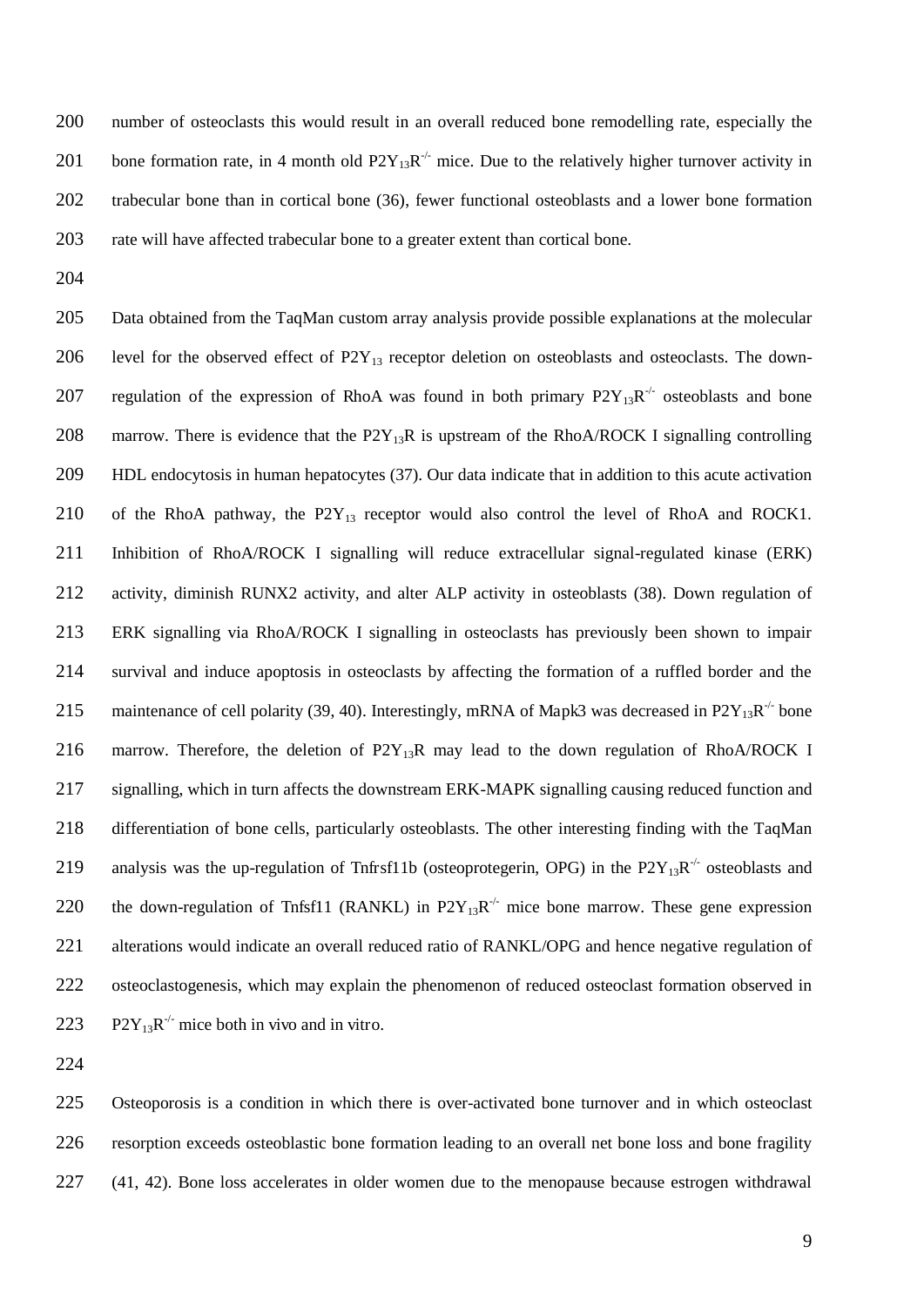increases the rate of bone remodelling - coupled with negative bone balance this produces bone loss and trabecular thinning (43). To investigate the pharmaceutical potential of lower bone turnover 230 activities induced by the deletion of P2Y<sub>13</sub>R, both P2Y<sub>13</sub>R<sup>-/-</sup> and WT mice were ovariectomized to examine the bone changes under estrogen deficiency-induced osteoporosis. Four weeks after the OVX 232 surgery,  $P2Y_{13}R^{-1}$  mice showed no significant loss of BMD, and even showed increased BMD 12-233 weeks after surgery. The observation that the  $P2Y_{13}R^{-/-}$  mice have an attenuated response to estrogen deficiency-induced bone loss highlights this receptor as a possible new therapeutic target for osteoporosis. This is timely given the growing concern over the possible association of atypical fractures of the femur with long-term use of bisphosphonates (44). Bisphosphonates work by inhibiting the catabolic actions of osteoclasts leading to an overall suppression of bone turnover. Long term suppression of bone turnover may lead to the accumulation of microdamage in bone because of a failure to efficiently remove cracks which will ultimately lead to fracture of the bone (45). Targeting 240 the P2Y<sub>13</sub>R may provide an alternative treatment which slows down the accelerated bone loss observed in post-menopausal women whilst maintaining turnover activities at a reduced rate to ensure repair of microdamage.

244 In conclusion, this is the first detailed study to examine the role of  $P2Y_{13}$  receptor in bone homeostasis 245 both in vivo and in vitro. Deletion of the  $P2Y_{13}$  receptor leads to less trabecular bone in mice, by affecting both osteoblasts and osteoclasts. As a consequence, a lower bone apposition rate and bone 247 formation rate were detected in 4 month old  $P2Y_{13}R<sup>-/-</sup>$  female mice. The down-regulation of RhoA/ROCK I signalling and a reduced ratio of RANKL/OPG may be the possible molecular mechanisms causing these bone phenotype alterations. The lower bone remodelling activity and the 250 apparent protection from OVX-induced bone loss in  $P2Y_{13}R<sup>-/-</sup>$  mice suggest a possible new target for fighting bone diseases such as osteoporosis in the future.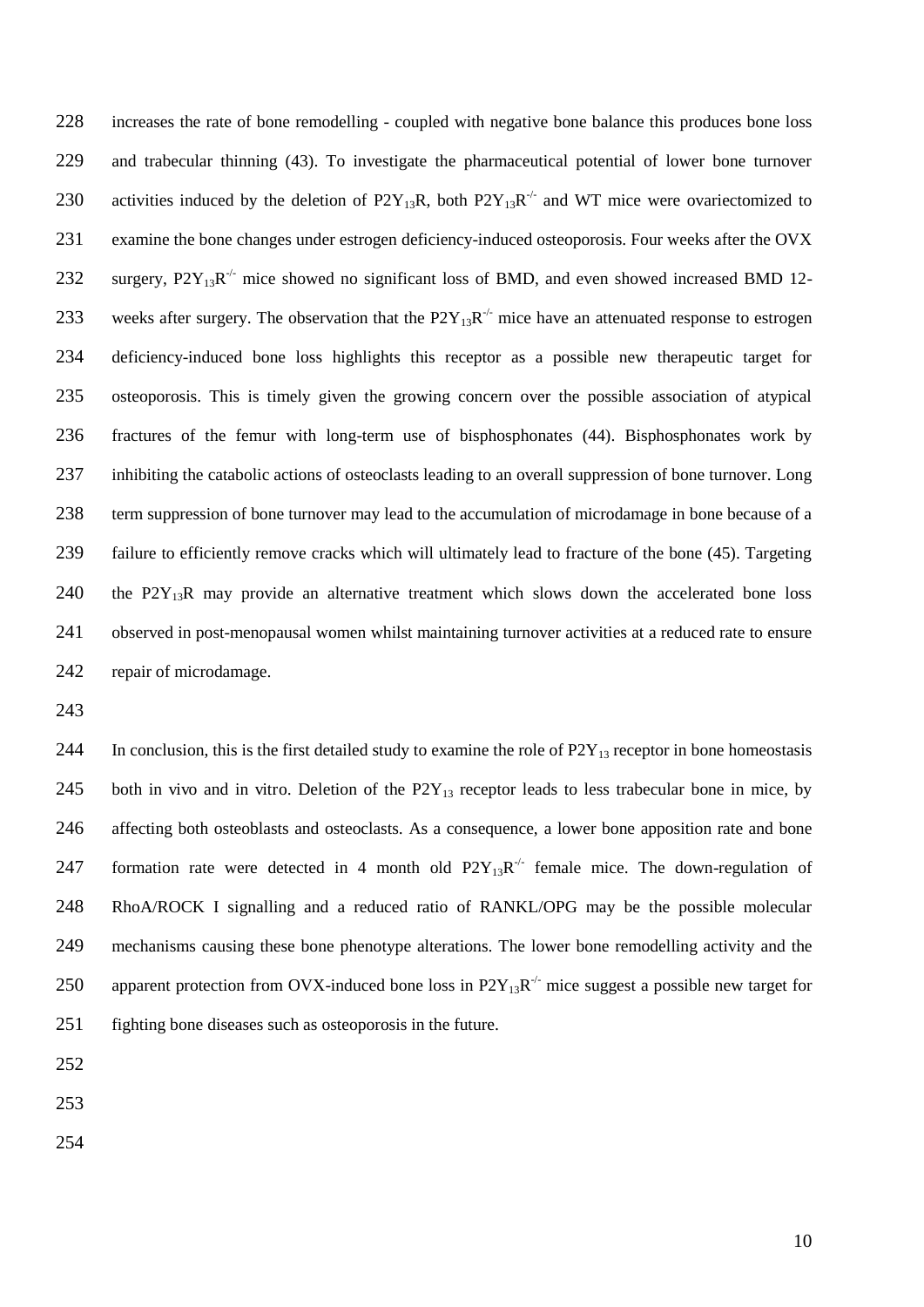#### *MATERIALS AND METHODS*

Mice

257 The strain of P2Y<sub>13</sub> receptor knockout (P2Y<sub>13</sub>R<sup>-/-</sup>) mouse was generated by classical homologous recombination in ES cells and aggregation with morulae as previously described (46). Briefly, the targeting of the P2ry13 gene was obtained by replacing a 1200 bp fragment containing the first non coding exon and the first 182 bp from the ATG starting coding sequence by a neomycin-resistance cassette. Male chimeras obtained from two different ES cells colonies were used to generate the 262 P2Y<sub>13</sub>R<sup>-/-</sup> mouse strain. Targeting of the gene was confirmed by Southern blotting and RT-PCR. The 263 P2Y<sub>13</sub> mutation was crossed on C57BL/6J background for 10 generations. P2Y<sub>13</sub>R<sup>-/-</sup> and wild type (WT) mice were housed in the same environmentally controlled conditions with a 12hr light/dark cycle at 22°C. They were free to access 2018 Teklad Global 18% Protein Rodent Diet containing 1.01% Calcium (Harlan Laboratories, UK) and water ad libitum in sterile RB-3 cages. For bone phenotype investigations, female mice were euthanized at 16 week of age. For dynamic histomorphometry, mice were given intraperitoneal injections of calcein (30 mg/kg) 14 days and 2 days prior to being euthanized. Hind limbs were dissected free of attached soft tissue for bone phenotype investigation. The lengths of tibiae were measured from the lowest point of the distal end to the highest point of the proximal end using calibrated vernier callipers. All procedures complied with the UK Animals (Scientific Procedures) Act 1986 and were reviewed and approved by the local Research Ethics Committee of the University of Sheffield (Sheffield, UK).

*たCT*

276 Right tibiae were dissected, fixed in 70% ethanol and scanned by SkyScan 1172 desktop  $\mu$ CT 277 (SkyScan) at the resolution of  $4.3\mu$ m for the tibia proximal end and 17.3 $\mu$ m for the whole tibia. The 278 X-ray source was operated at 50kV and 200 $\mu$ A with a 0.5 aluminium filter. Two-dimensional CT 279 images were captured every  $0.7^{\circ}$  through  $180^{\circ}$  rotation of the bone and were then reconstructed by Skyscan NRecon software at threshold of 0.0-0.16 and 0.0-0.14 for tibia proximal end and whole tibia scan respectively. Region of interest (ROI) was selected and analyzed by Skyscan CTan software. For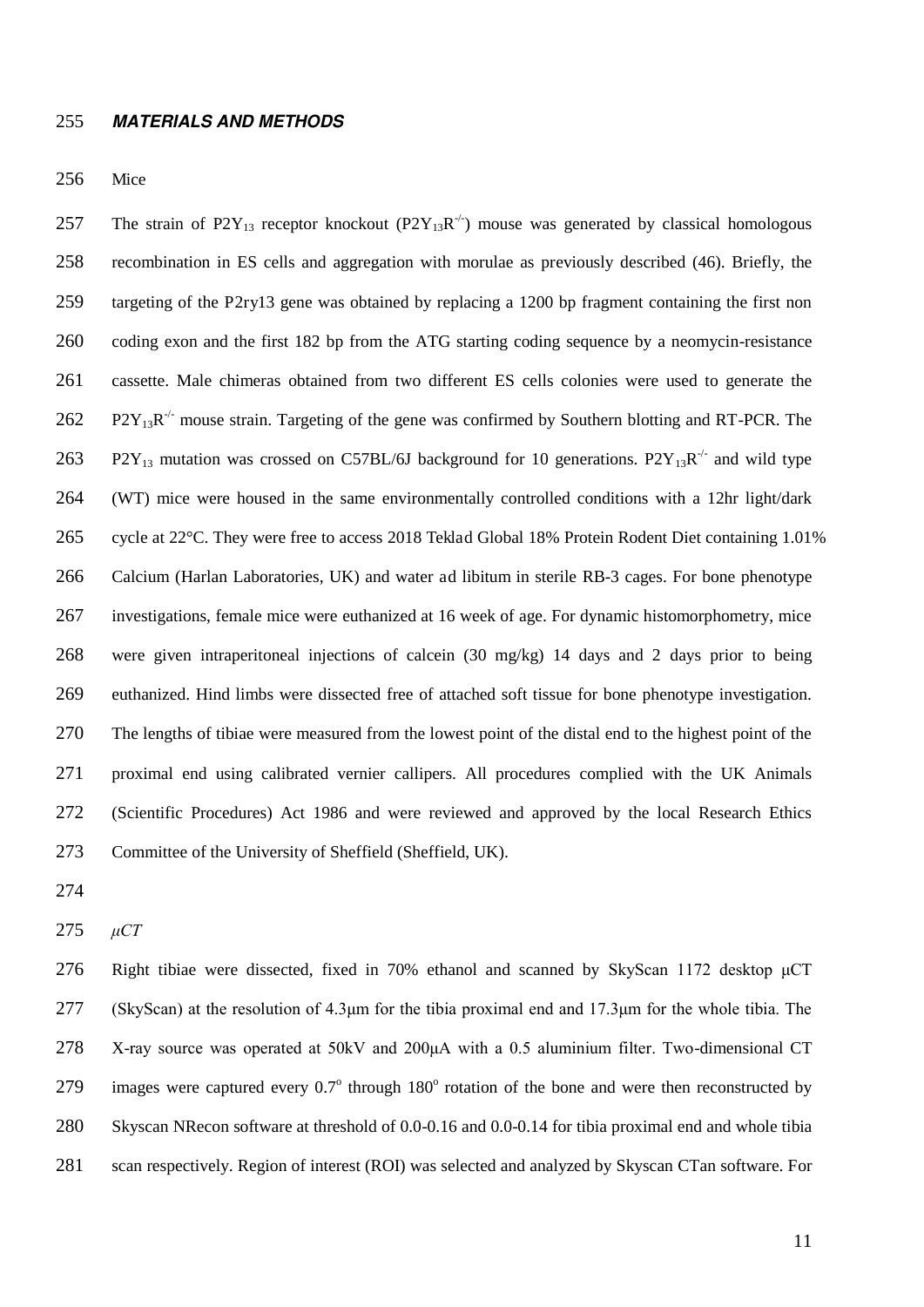the proximal tibia scan, trabecular morphometry was characterized by measuring structural parameters from a 1.0mm thick trabecular abundant region which is 0.2mm below the growth plate. 284 The parameters included the Bone Mineral density (BMD), bone volume fraction (BV/TV), trabecular thickness (Tb.Th), and trabecular number (Tb.N). Cortical bone parameters, including cortical bone volume (Ct.BV), endosteal diameter (Es. Dm), and periosteal diameter (Ps. Dm), were quantified from a 1.0mm thick predominantly cortical region 1.0mm below the growth plate.

#### Bone histomorphometry

The left tibiae were fixed in 10% buffered formalin, decalcified in 14.3% EDTA for 28 days, and then embedded in paraffin wax. Sections were cut (at 3µm) using a Leica Microsystems Microtome and TRAP stained as described previously (47, 48). Briefly, sections were incubated in prewarmed Acetate-tartrate buffer (0.1M Sodium tartrate (Sigma) in 0.2M Acetate buffer (Sigma), pH5.2) at 37°C for 5 mins, followed by 30 mins incubation at 37°C in 20mg/mL Naphthol AS-BI phosphate (Sigma) /Dimethylformamide (Fisher) in Acetate-tartrate buffer. The sections were then incubated in Acetate-tartrate buffer hexazotised pararosaniline solution, rinsed in water and counterstained in Gill's haematoxylin. The number of osteoblasts (N.Ob/B.Pm) and the number of osteoclasts were 298 determined on a 3mm length of endocortical surface and a  $0.75$  mm<sup>2</sup> trabecular bone area, starting 0.25mm from the growth plate and viewed on a DMRB microscope (Leica Microsystems)(47). For dynamic histomorphometry, right tibiae were dissected and fixed in 70% ethanol, followed by embedded into LR White resin (Taab Laboratory Equipment Ltd). Sections were cut at 10µm using a Leica Microsystems Microtome. Mineral apposition rate (MAR) and the bone formation rate (BFR/BS) were obtained using a DMRB microscope as described previously (47). All histomorphometric parameters were based on the report of the ASBMR Histomorphometry nomenclature (49) and were obtained using the Osteomeasure bone histomorphometry software (Osteometrics)

Primary osteoblast isolation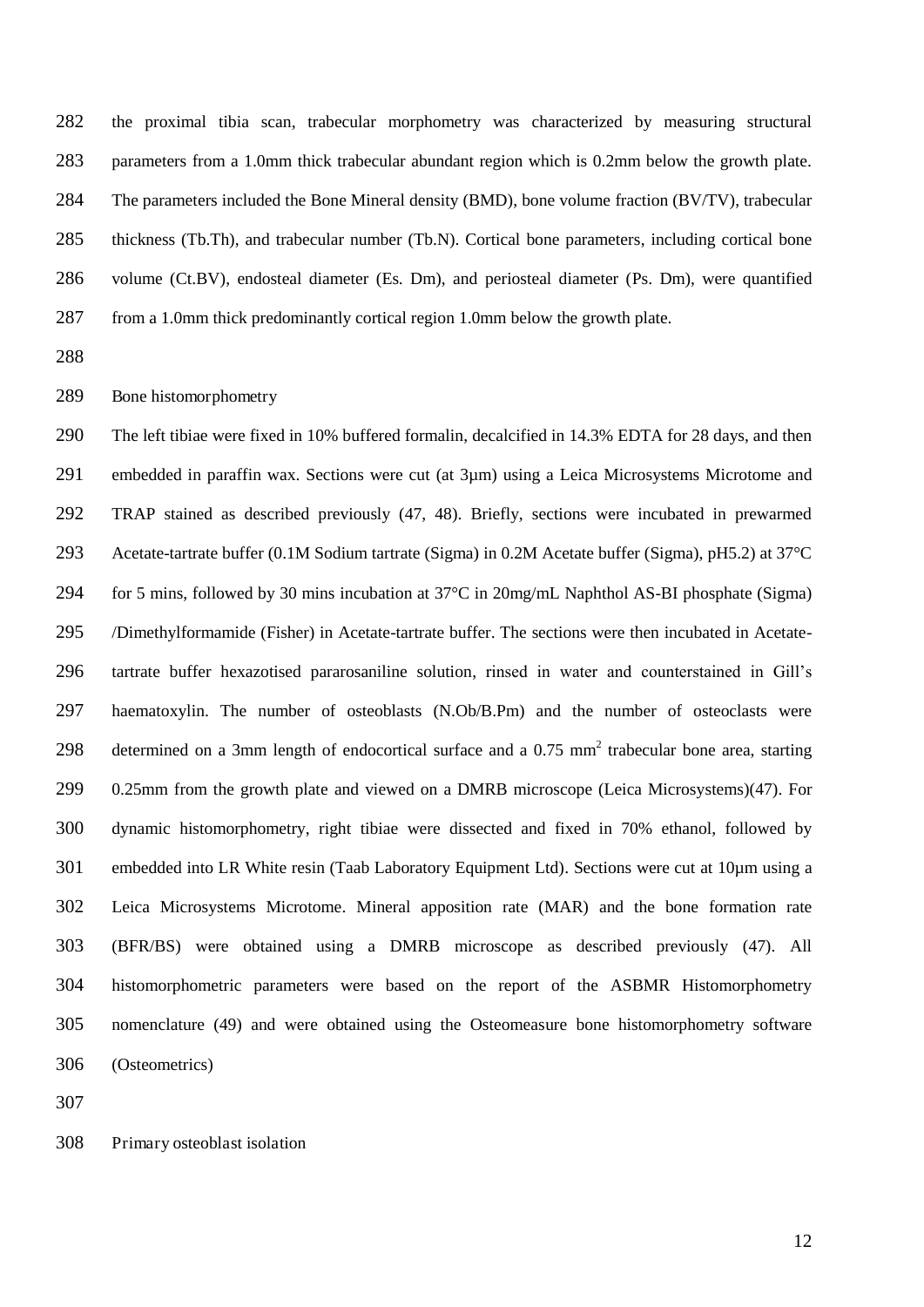Neonatal mouse calvariae (less than 72 hours old, 5-7 pups per culture) were dissected and the attached soft tissue was removed by digestion in 1mg/ml Collagenase 1A (Sigma) for 15 mins. Calvariae were then subjected to serial digestion in 1mg/mL Collagenase 1A for 30 mins; 0.25% Trypsin/EDTA (Gibco) for 30 mins; and 1mg/mL Collagenase 1A for 30 mins, at 37°C. All cells were harvested from the digestion suspensions and seeded into a T75 flask and cultured until confluent in DMEM© GLUTAMAX™ medium with sodium pyruvate (Gibco), 100 Units/mL Penicillin and 100  $315 \quad \mu$ g/mL Streptomycin (Gibco) and 10% foetal calf serum (FCS) (Gibco).

Proliferation Assay

318 First passage primary osteoblast cells isolated from  $P2Y_{13}R^{-1}$  and WT neonatal calvaria were seeded 319 at a density of 5  $x10^3$  cells per well of a 96-well plate and cultured in DMEM© GLUTAMAX<sup>™</sup> 320 medium with sodium pyruvate, 100 Units/mL Penicillin and 100  $\mu$ g/mL Streptomycin and 10% FCS for 5 days. On day 5, samples were examined by 3-(4,5-dimethylthiazol-2-yl) -5- (3- carboxymethoxyphenyl) -2- (4-sulfophenyl)-2H-tetrazolium, inner salt (MTS) assay (Promega) according to the manufacturer's instructions. The absorbance was read at 490nm on a SpectraMax 324 M5<sup>e</sup> Microplate Reader (Molecular Devices).

Mineralization assay

327 First passage primary osteoblast cells were initially seeded at 1.5 x  $10^4$  cell/well in 12-well plate and cultured in growth medium for six days and changed into differentiation medium: DMEM© 329 GLUTAMAX<sup>™</sup> with sodium pyruvate, 100 Units/mL Penicillin and 100 µg/mL Streptomycin, 10% 330 Fetal calf serum, 10nM Dexamethasone (Sigma), 50 ug/mL L-Ascorbate Acid (Sigma), and 2mM  $\beta$ -glycerophosphate (Sigma)(50, 51). Cells were cultured in differentiation medium for three weeks and medium was changed every two to three days. Cells were then rinsed by PBS and fixed in 100% Ethanol for minimum 1 hr or maximum overnight at 4°C. Nodules formed by osteoblast were stained by Alizarin Red S (52). Briefly, cells after fixation were rinsed twice by PBS and incubated in 40mM alizarin red S pH 4.2 (Sigma) for 1hr at room temperature. Plates were washed with 95% ethanol on the shaker until solution became clear and air dried. The plates were then scanned using an Epson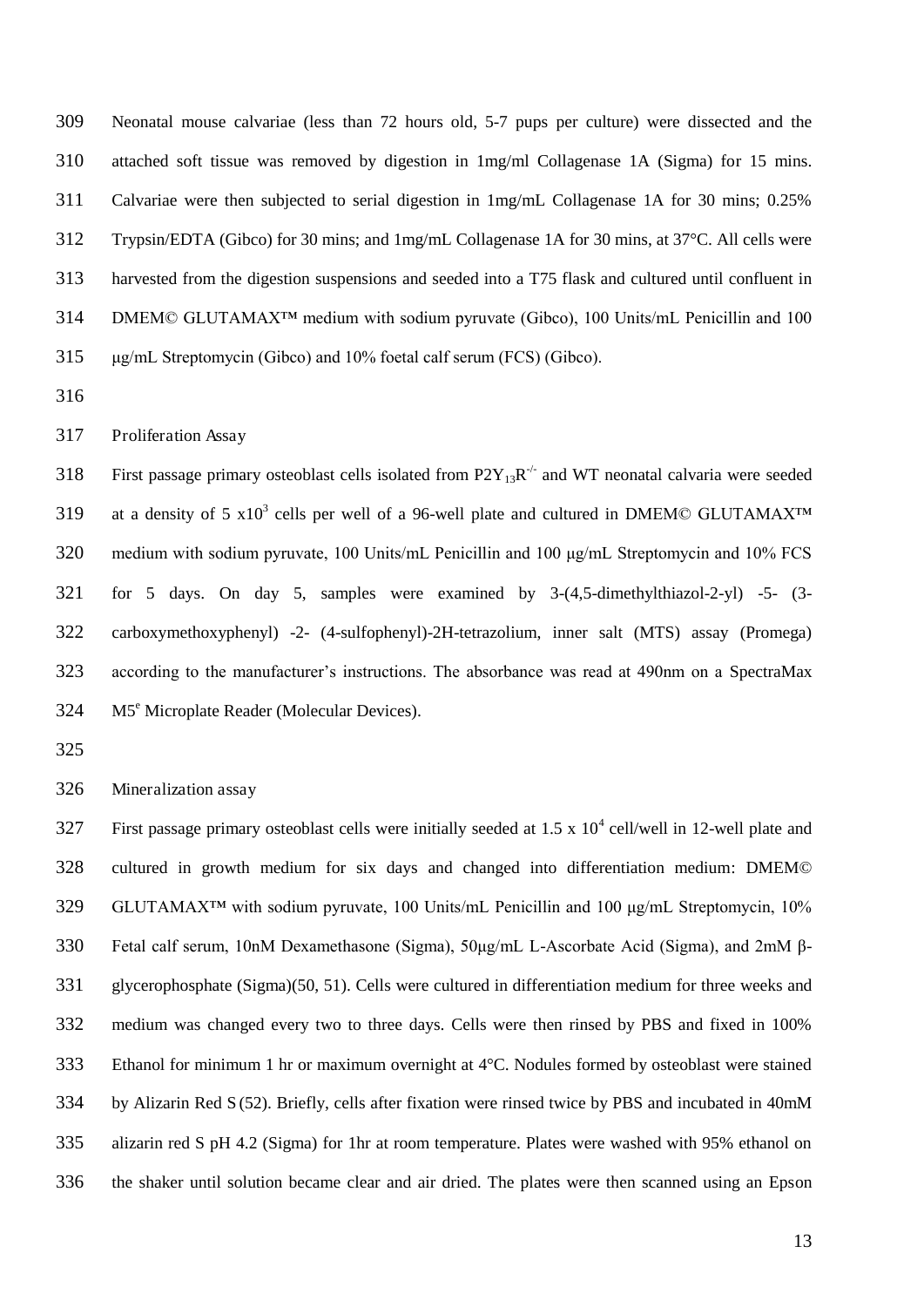Perfection 4990 Photo flatbed scanner (Epson Ltd, Herts, UK) and the percentage mineralisation area to the total area (Area Friction) was determined using Image J software (http://rsbweb.nih.gov/ij/). To normalize the results, the plates were re-hydrated using PBS and counterstained for 10-15 Sec with 0.1% Toluidine blue. The plates were scanned and the total areas covered by cells were quantified using Image J software. The mineralization results were then normalized to the Toluidine blue staining results of their relevant wells.

Primary Osteoclast isolation

Osteoclasts were derived from the mononuclear hematopoietic cell population from the long bone marrow of 10 weeks old female mice. Mononuclear cells were isolated using a modified protocol to that previously described (53). In brief, the bone marrow of limbs was flushed out by PBS using a syringe with 25-gauge needle. Cells were harvested by centrifugation and resuspended in the selection 349 medium (Alpha-Minimal essential medium  $(\alpha \text{ MEM}) + \text{GLUTAMAX}$  (Gibco), 100 Units/mL 350 Penicillin/100  $\mu$ g/mL Streptomycin, 10% FCS, and 50ng/ml murine macrophage colony stimulating 351 factor (M-CSF). The cells were then transferred into a T75 flask and incubated for 24 hours at 37°C, 5% CO<sub>2</sub> to allow the attachment of stromal cells. Non-adherent cells were collected by centrifugation and 353 resuspended in growth medium ( $\alpha$  MEM+GLUTAMAX<sup>TM</sup> containing 100 Units/mL Penicillin and 354 100  $\mu$ g/mL Streptomycin, 10% FCS, 25ng/ml M-CSF, and 3ng/ml murine receptor activator of NF-**EXAMED (RANKL) (R&D System)). The cells were then seeded onto glass coverslips ((Richardson's**) 356 of Leicester) or dentine disks (www.dentinedisks.com) in 96-well plates at density of  $1x10^6$  cells per 357 well and cultured at  $37^{\circ}$ C, 7% CO<sub>2</sub> with the medium being replaced every 2-3 days. Cells on coverslips were cultured for 10 days and fixed in ice cold 10% buffered formalin, whereas cells on dentine disks were cultured for 17 days to allow time for resorption. Both coverslips and dentine disks were TRAP stained and counterstained by Gill's haematoxylin as described above (47). On coverslips, TRAP positive cells with more than 3 nuclei were quantified as osteoclasts. On dentine disks, the number of resorbing osteoclasts (defined as a TRAP positive cell in or in close proximity to resorption pits) and the amount of resorption per dentine disk were quantified by point-counting as previously described (54, 55).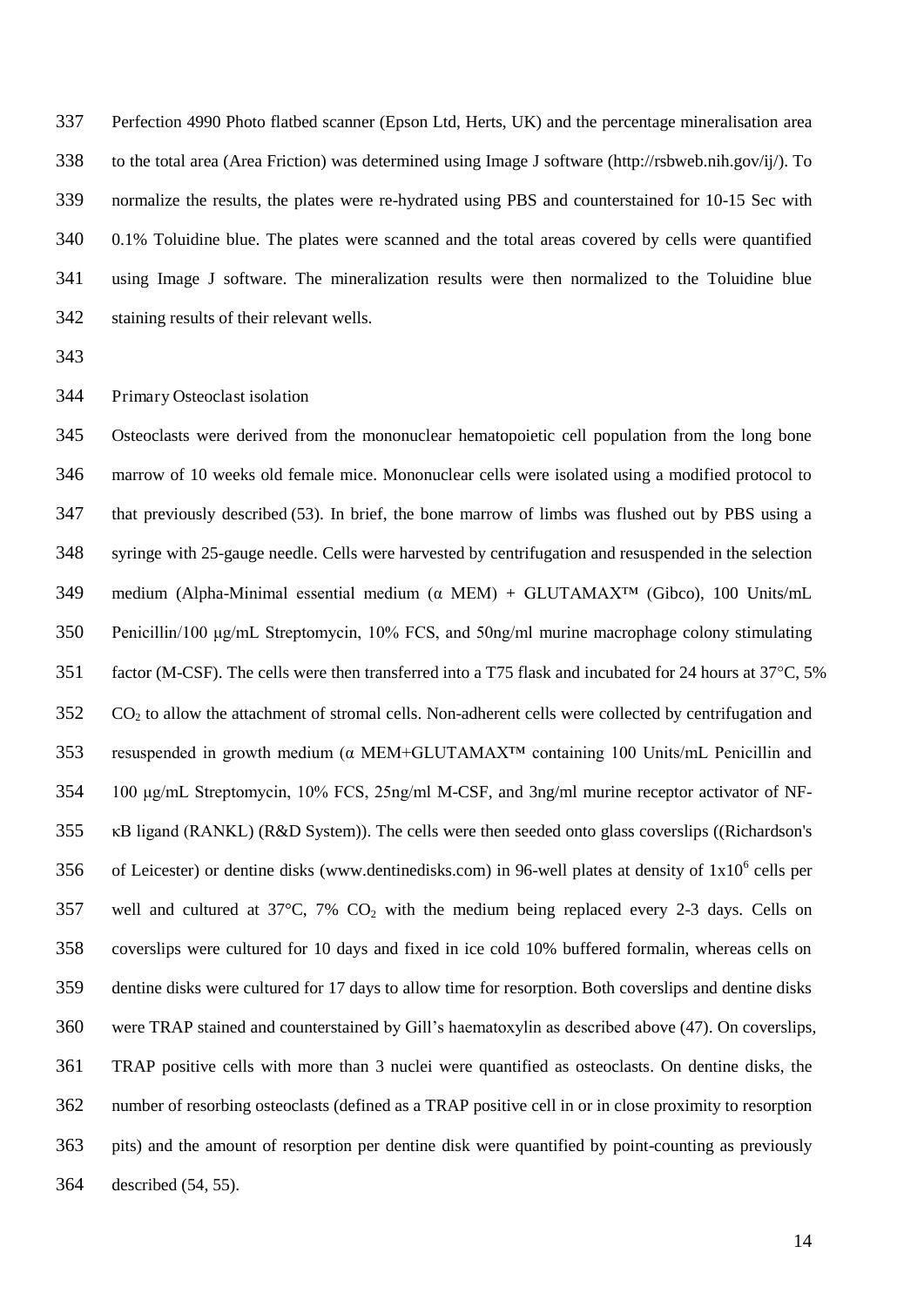#### TaqMan® Custom Array

Total RNA was isolated from both primary osteoblasts and long bone marrow with TRI Reagent (Sigma) according to manufacturer's instruction. Extracted RNA was quantified using a NanoDrop® ND-1000 Spectophotometer (The Thermo Scientific) and RNA quality was checked using an Agilent 2100 Bioanalyzer (Agilent Technologies). The cDNA was then synthesized using Promega ImProm-II™ reverse trancriptase (Promega) with Oligo(dT) 15 primer (Promega) according to manufacturer's instruction. An Applied Biosystems TaqMan custom array was used to validate the differential expression of candidate genes. The quantitative RT-PCR amplification of the TaqMan arrays were performed on an Applied Biosystems 7900HT Real-Time PCR system (Applied Biosystems) with 375 thermal cycling conditions: 2 mins at  $50^{\circ}$ C, 10 mins at 94.5 $^{\circ}$ C, followed by 40 cycles of denaturation 376 at 97<sup>o</sup>C for 30 sec and extension at 59.7<sup>o</sup>C for 1 min (56). Data was collected and analysed using the Applied Biosystems SDS 2.2.1 software (Applied Biosystems). In order to systematically compare all target genes and limit interpolated errors, the same threshold values of 0.2 was used for each gene. The data were then analyzed using the CT relative quantification method (33). Quantification of the 380 target cDNAs in all samples was normalized to the endogenous control gene:  $\beta$ -actin (Actb) ( $\Delta CT =$ 381 CT<sub>target</sub> – CT<sub>Actb</sub>). The difference in expression for each target cDNA between the WT and P2Y<sub>13</sub>R<sup>-/-</sup> 382 mice was expressed as  $\Delta \Delta CT$  ( $\Delta \Delta CT = \Delta CT_{WT}$  -  $\Delta CT$   $_{P(Y|3R-/-)}$ ). Fold changes in target genes were 383 calculated by taking 2 to the power of the  $\Delta \Delta CT$  (2<sup> $\Delta \Delta CT$ </sup>). Any genes with more than two folds expression changes were recognized as significant variance (57). A heatmap showing gene expression pattern variance was built from normalized ∆∆CT values, using the 'GenePattern' web software (http://www.broadinstitute.org). Each colour patch in the heatmap represents the relative gene expression level, with a continuum of expression levels from dark blue (lowest) to bright red (highest).

OVX surgery

OVX or sham-OVX (SHAM) surgery was performed on 16 weeks old, virgin, female WT and 391 P2Y<sub>13</sub>R<sup>-/-</sup> mice (n = 7-9/group). OVX and SHAM surgery were performed as previously described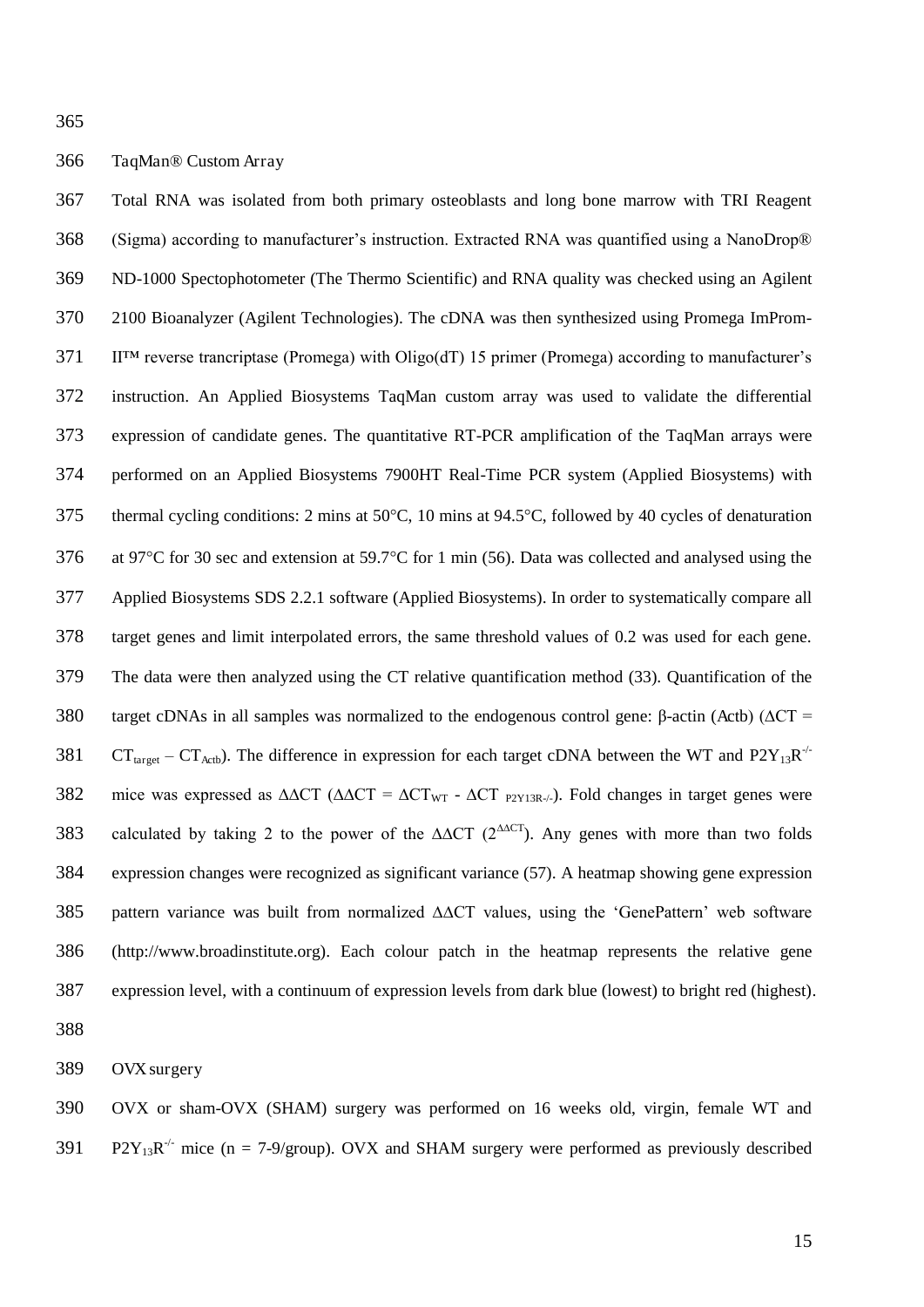(58). Briefly, mice were anesthetized with 1.5-4% isoflurane in oxygen for surgery. The back of each mouse was shaved and surrounding area was cleaned with 70% ethanol. Dorsal incision was made through the skin in the region between the dorsal hump and the base of the tail. The ovaries, surrounding ovarian fat pad, and part of uterine horns under the abdomen wall were removed. For sham surgery, the ovaries and proximal parts of the uterine horns were exteriorised briefly then returned to the abdominal cavity before wound closure. Mice were euthanized for bone phenotype examination 4 weeks and 12 weeks after surgery to investigate bone phenotype changes.

Statistic analysis

401 All data are expressed as mean  $\pm$  SEM. Statistical significance was tested for using either univariate analysis of variance or an unpaired Student's t-test using PASW Statistics (IBM, NY) and Prism 5 software (GraphPad, La Jolla).

#### *Acknowledgements*

The authors would like to thank the staff of the Bone Analysis Laboratory, The University of Sheffield for tissues processing and TRAP staining. This study was supported by the European 408 Commission under the  $7<sup>th</sup>$  Framework Programme (proposal #202231) performed as a collaborative project among the members of the ATPBone Consortium (Copenhagen University, University College London, University of Maastricht, University of Ferrara, University of Liverpool, University of Sheffield, and Université Libre de Bruxelles), and is a sub study under the main study "Fighting osteoporosis by blocking nucleotides: purinergic signalling in bone formation and homeostasis".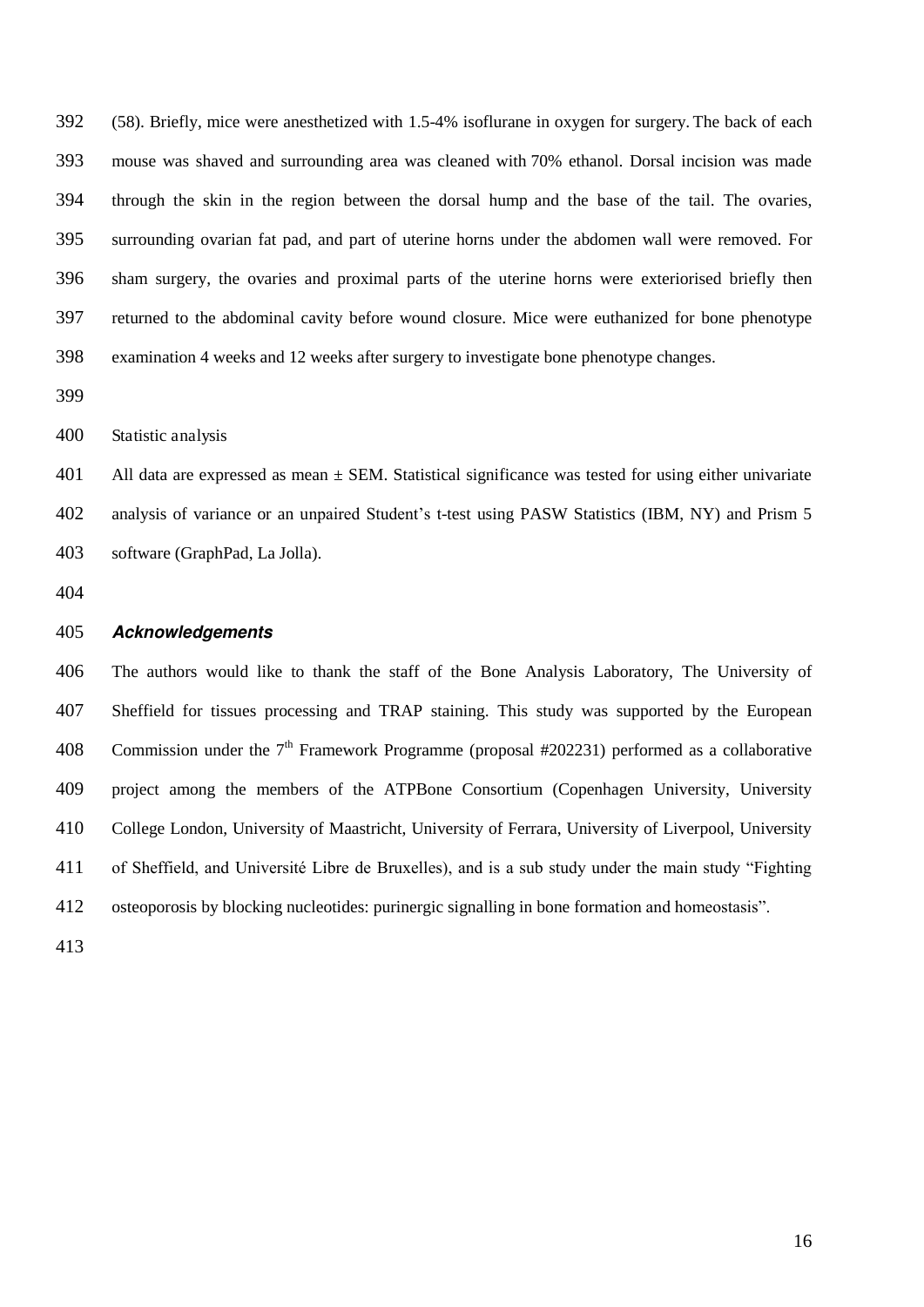# **References:**

- 1. Burnstock G 2007 Purine and pyrimidine receptors. Cell Mol Life Sci 64:1471-1483
- 2. Orriss IR, Knight GE, Ranasinghe S, Burnstock G, Arnett TR 2006 Osteoblast responses to nucleotides increase during differentiation. Bone 39:300-309
- 3. Dixon CJ, Bowler WB, Walsh CA, Gallagher JA 1997 Effects of extracellular nucleotides on single cells and populations of human osteoblasts: contribution of cell heterogeneity to relative potencies. Br J Pharmacol 120:777-780
- 4. Nakamura E, Uezono Y, Narusawa K, Shibuya I, Oishi Y, Tanaka M, Yanagihara N, Nakamura T, Izumi F 2000 ATP activates DNA synthesis by acting on P2X receptors in human osteoblast-like MG-63 cells. Am J Physiol Cell Physiol 279:C510-519
- 5. Buckley KA, Hipskind RA, Gartland A, Bowler WB, Gallagher JA 2002 Adenosine triphosphate stimulates human osteoclast activity via upregulation of osteoblast-expressed receptor activator of nuclear factor-kappa B ligand. Bone 31:582-590
- 6. Buckley KA, Wagstaff SC, McKay G, Gaw A, Hipskind RA, Bilbe G, Gallagher JA, Bowler WB 2001 Parathyroid hormone potentiates nucleotide-induced [Ca2+]i release in rat osteoblasts independently of Gq activation or cyclic monophosphate accumulation. A mechanism for localizing systemic responses in bone. J Biol Chem 276:9565-9571
- 7. Korcok J, Raimundo LN, Du X, Sims SM, Dixon SJ 2005 P2Y6 nucleotide receptors activate NF-kappaB and increase survival of osteoclasts. J Biol Chem 280:16909-16915
- 8. Morrison MS, Turin L, King BF, Burnstock G, Arnett TR 1998 ATP is a potent stimulator of the activation and formation of rodent osteoclasts. J Physiol 511 ( Pt 2):495-500

9. Agrawal A, Buckley KA, Bowers K, Furber M, Gallagher JA, Gartland A 2010 The effects of P2X7 receptor antagonists on the formation and function of human osteoclasts in vitro. Purinergic Signal 6:307-315

10. Gartland A, Buckley KA, Bowler WB, Gallagher JA 2003 Blockade of the pore-forming P2X7 receptor inhibits formation of multinucleated human osteoclasts in vitro. Calcif Tissue Int 73:361-369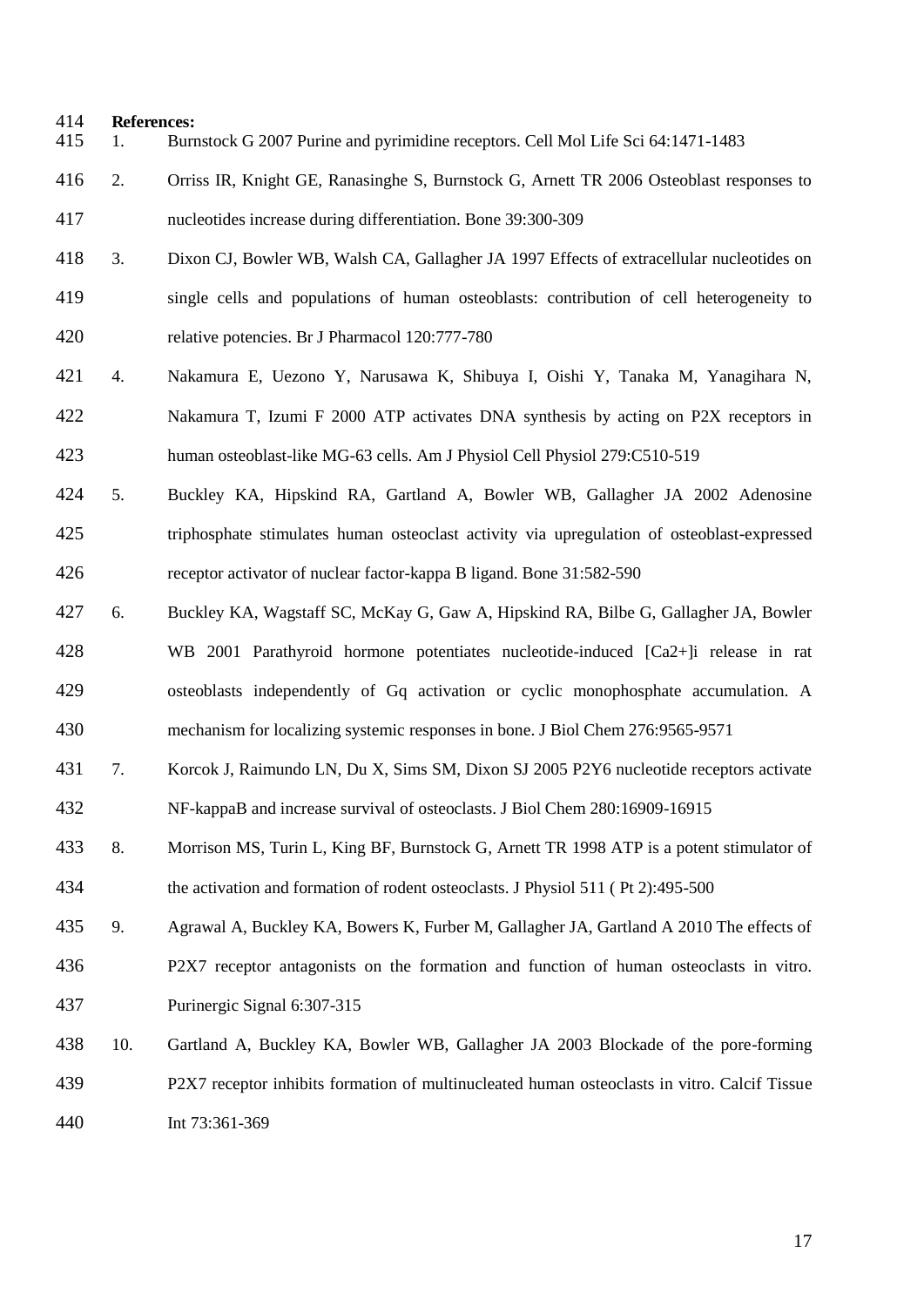- 11. Hoebertz A, Meghji S, Burnstock G, Arnett TR 2001 Extracellular ADP is a powerful osteolytic agent: evidence for signaling through the P2Y(1) receptor on bone cells. Faseb J 15:1139-1148
- 12. Orriss IR, Utting JC, Brandao-Burch A, Colston K, Grubb BR, Burnstock G, Arnett TR 2007 Extracellular nucleotides block bone mineralization in vitro: evidence for dual inhibitory mechanisms involving both P2Y2 receptors and pyrophosphate. Endocrinology 148:4208- 4216
- 13. Gartland A, Buckley KA, Hipskind RA, Perry MJ, Tobias JH, Buell G, Chessell I, Bowler WB, Gallagher JA 2003 Multinucleated osteoclast formation in vivo and in vitro by P2X7 receptor-deficient mice. Crit Rev Eukaryot Gene Expr 13:243-253
- 14. Ke HZ, Qi H, Weidema AF, Zhang Q, Panupinthu N, Crawford DT, Grasser WA, Paralkar VM, Li M, Audoly LP, Gabel CA, Jee WS, Dixon SJ, Sims SM, Thompson DD 2003 Deletion of the P2X7 nucleotide receptor reveals its regulatory roles in bone formation and resorption. MolEndocrinol 17:1356-1367
- 15. Orriss I, Syberg S, Wang N, Robaye B, Gartland A, Jorgensen N, Arnett T, Boeynaems J-M 2011 Bone phenotypes displayed by P2 receptor knockout mice. Frontiers in Bioscience
- 16. Wittenberger T, Schaller HC, Hellebrand S 2001 An expressed sequence tag (EST) data mining strategy succeeding in the discovery of new G-protein coupled receptors. J Mol Biol 307:799-813
- 17. Communi D, Gonzalez NS, Detheux M, Brezillon S, Lannoy V, Parmentier M, Boeynaems JM 2001 Identification of a novel human ADP receptor coupled to G(i). J Biol Chem 276:41479-41485
- 18. Zhang FL, Luo L, Gustafson E, Palmer K, Qiao X, Fan X, Yang S, Laz TM, Bayne M, Monsma F, Jr. 2002 P2Y(13): identification and characterization of a novel Galphai-coupled ADP receptor from human and mouse. J Pharmacol Exp Ther 301:705-713
- 19. Fumagalli M, Trincavelli L, Lecca D, Martini C, Ciana P, Abbracchio MP 2004 Cloning, pharmacological characterisation and distribution of the rat G-protein-coupled P2Y(13) receptor. Biochem Pharmacol 68:113-124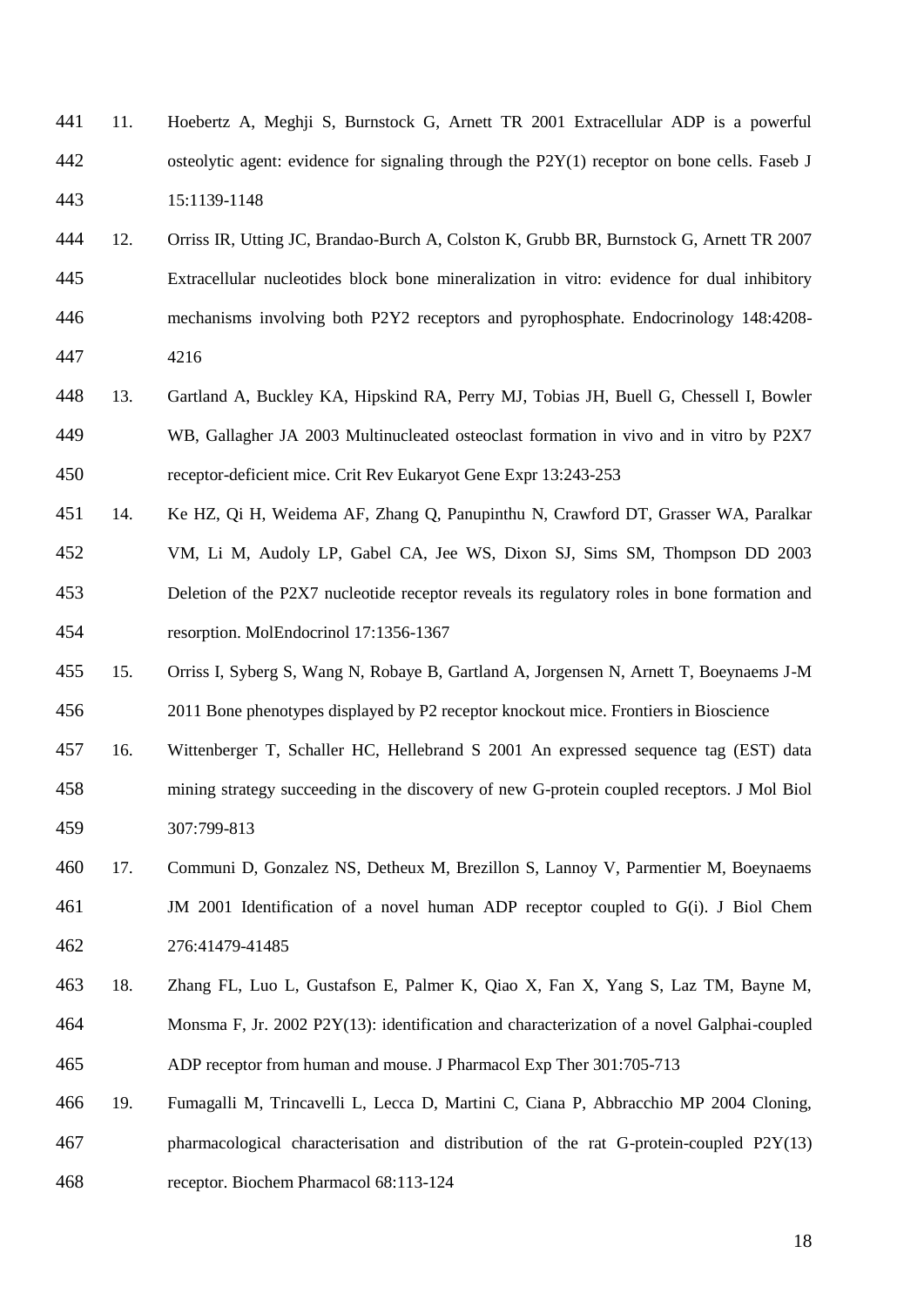- 20. Queiroz G, Talaia C, Goncalves J 2003 ATP modulates noradrenaline release by activation of inhibitory P2Y receptors and facilitatory P2X receptors in the rat vas deferens. J Pharmacol Exp Ther 307:809-815
- 21. Grimm I, Messemer N, Stanke M, Gachet C, Zimmermann H 2009 Coordinate pathways for nucleotide and EGF signaling in cultured adult neural progenitor cells. J Cell Sci 122:2524- 2533
- 22. Csolle C, Heinrich A, Kittel A, Sperlagh B 2008 P2Y receptor mediated inhibitory modulation of noradrenaline release in response to electrical field stimulation and ischemic conditions in superfused rat hippocampus slices. J Neurochem 106:347-360
- 23. Heinrich A, Kittel A, Csolle C, Sylvester Vizi E, Sperlagh B 2008 Modulation of neurotransmitter release by P2X and P2Y receptors in the rat spinal cord. Neuropharmacology 54:375-386
- 24. Wang L, Olivecrona G, Gotberg M, Olsson ML, Winzell MS, Erlinge D 2005 ADP acting on P2Y13 receptors is a negative feedback pathway for ATP release from human red blood cells. Circ Res 96:189-196
- 25. Carrasquero LM, Delicado EG, Bustillo D, Gutierrez-Martin Y, Artalejo AR, Miras-Portugal MT 2009 P2X7 and P2Y13 purinergic receptors mediate intracellular calcium responses to BzATP in rat cerebellar astrocytes. J Neurochem 110:879-889
- 26. Marteau F, Le Poul E, Communi D, Communi D, Labouret C, Savi P, Boeynaems JM, Gonzalez NS 2003 Pharmacological characterization of the human P2Y13 receptor. Mol Pharmacol 64:104-112
- 27. Jacquet S, Malaval C, Martinez LO, Sak K, Rolland C, Perez C, Nauze M, Champagne E, Terce F, Gachet C, Perret B, Collet X, Boeynaems JM, Barbaras R 2005 The nucleotide
- receptor P2Y13 is a key regulator of hepatic high-density lipoprotein (HDL) endocytosis. Cell Mol Life Sci 62:2508-2515
- 28. Blom D, Yamin TT, Champy MF, Selloum M, Bedu E, Carballo-Jane E, Gerckens L, Luell S, Meurer R, Chin J, Mudgett J, Puig O 2010 Altered lipoprotein metabolism in P2Y(13) knockout mice. Biochim Biophys Acta 1801:1349-1360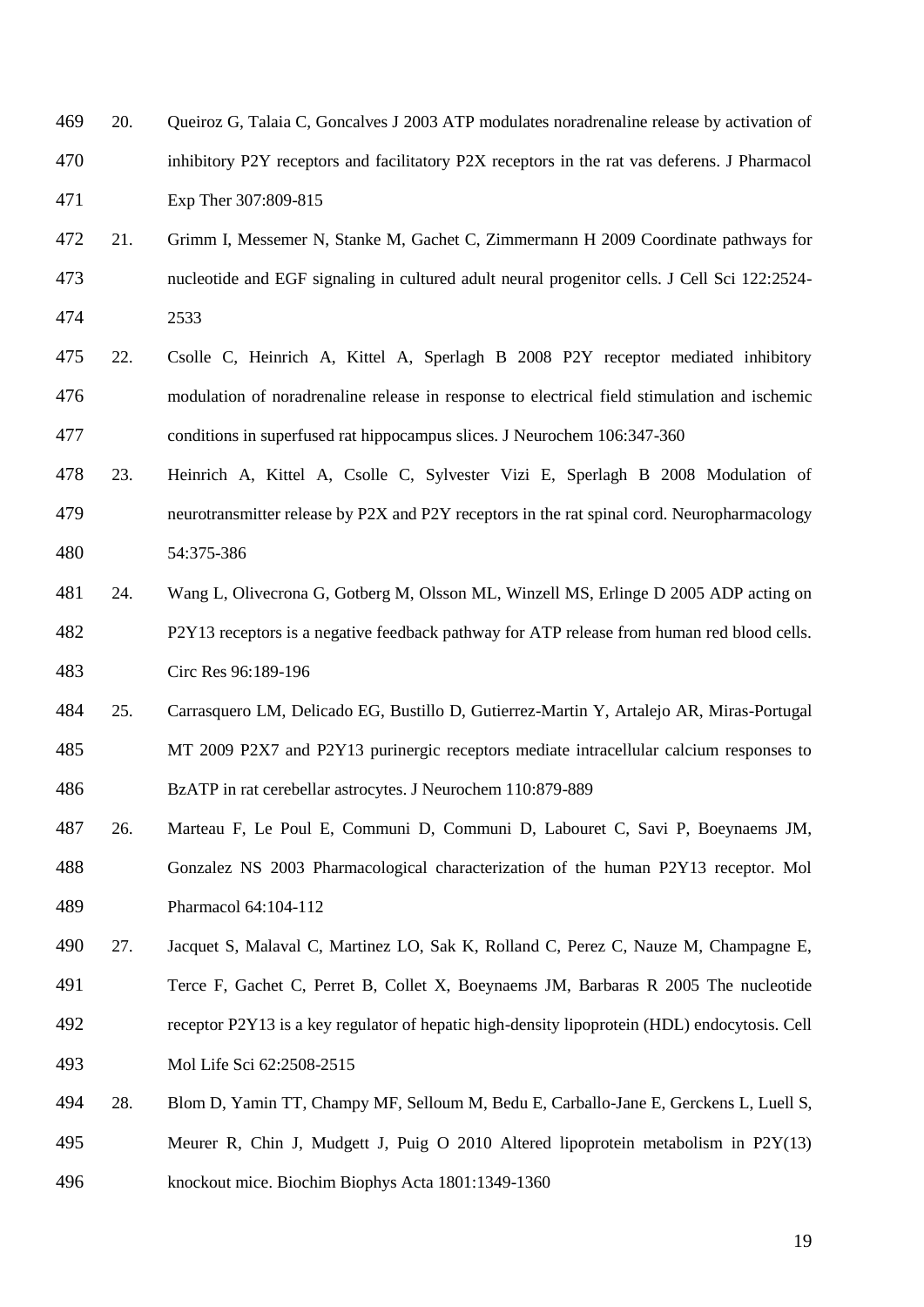- 29. Fabre AC, Malaval C, Ben Addi A, Verdier C, Pons V, Serhan N, Lichtenstein L, Combes G, Huby T, Briand F, Collet X, Nijstad N, Tietge UJ, Robaye B, Perret B, Boeynaems JM, Martinez LO 2010 P2Y13 receptor is critical for reverse cholesterol transport. Hepatology 52:1477-1483
- 30. Alvarenga EC, Rodrigues R, Caricati-Neto A, Silva-Filho FC, Paredes-Gamero EJ, Ferreira AT 2010 Low-intensity pulsed ultrasound-dependent osteoblast proliferation occurs by via activation of the P2Y receptor: role of the P2Y1 receptor. Bone 46:355-362
- 31. Orriss IR, Burnstock G, Arnett TR 2010 Purinergic signalling and bone remodelling. Curr Opin Pharmacol 10:322-330
- 32. Iwaniec UT, Yuan D, Power RA, Wronski TJ 2006 Strain-dependent variations in the response of cancellous bone to ovariectomy in mice. J Bone Miner Res 21:1068-1074
- 33. Livak KJ, Schmittgen TD 2001 Analysis of relative gene expression data using real-time quantitative PCR and the 2(-Delta Delta C(T)) Method. Methods 25:402-408
- 34. Hahn M, Vogel M, Pompesius-Kempa M, Delling G 1992 Trabecular bone pattern factor--a new parameter for simple quantification of bone microarchitecture. Bone 13:327-330
- 35. Hildebrand T, Ruegsegger P 1997 Quantification of Bone Microarchitecture with the Structure Model Index. Comput Methods Biomech Biomed Engin 1:15-23
- 36. Goodyear SR, Gibson IR, Skakle JM, Wells RP, Aspden RM 2009 A comparison of cortical and trabecular bone from C57 Black 6 mice using Raman spectroscopy. Bone 44:899-907
- 37. Malaval C, Laffargue M, Barbaras R, Rolland C, Peres C, Champagne E, Perret B, Terce F, Collet X, Martinez LO 2009 RhoA/ROCK I signalling downstream of the P2Y13 ADP-receptor controls HDL endocytosis in human hepatocytes. Cell Signal 21:120-127
- 38. Khatiwala CB, Kim PD, Peyton SR, Putnam AJ 2009 ECM compliance regulates osteogenesis by influencing MAPK signaling downstream of RhoA and ROCK. J Bone Miner Res 24:886-898
- 39. Idris A, Mrak E, Greig I, Guidobono F, Ralston SH, van 't Hof R 2008 ABD56 causes osteoclast apoptosis by inhibiting the NFkappaB and ERK pathways. Biochem Biophys Res Commun 371:94-98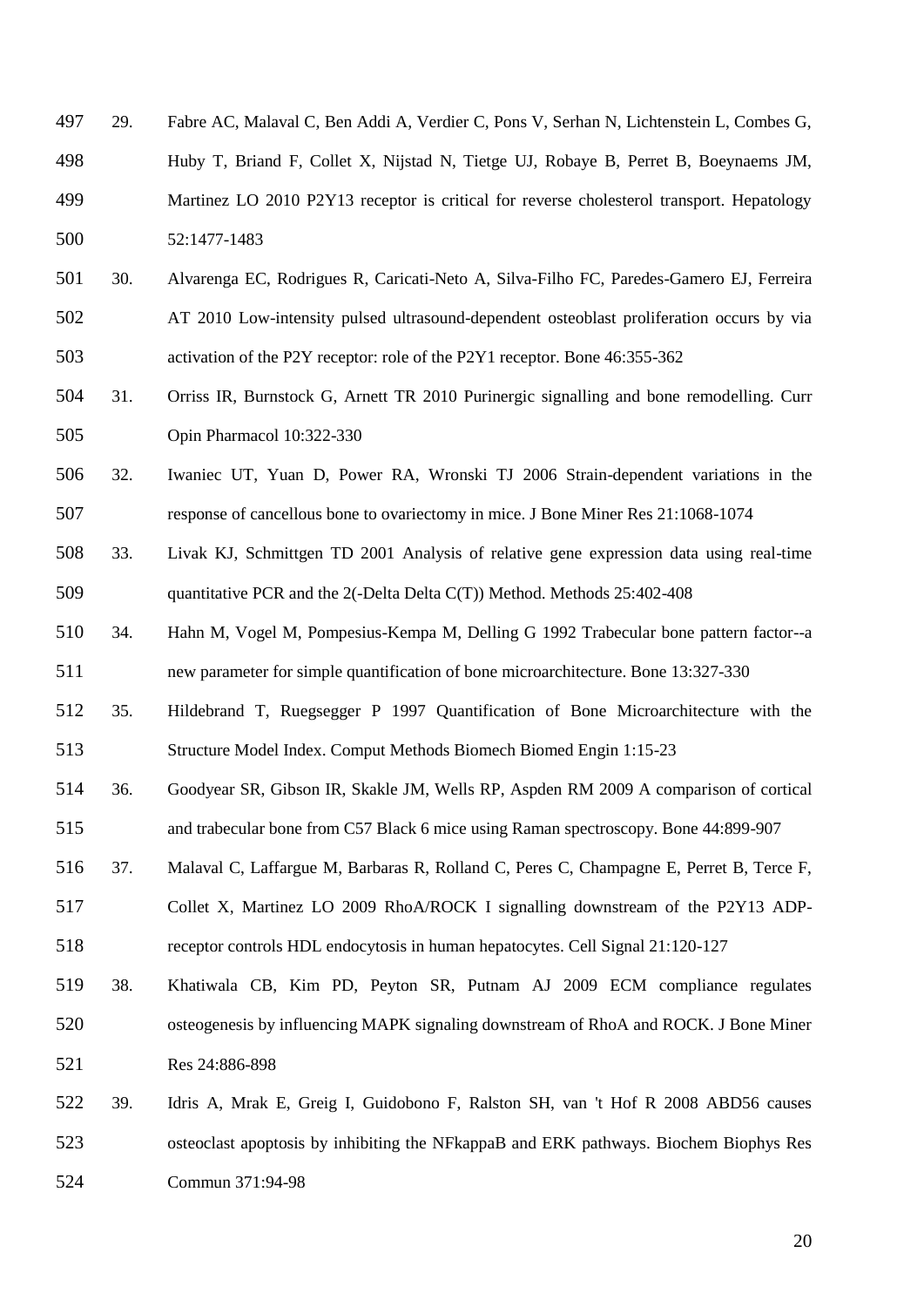- 40. Nakamura H, Hirata A, Tsuji T, Yamamoto T 2003 Role of osteoclast extracellular signal-regulated kinase (ERK) in cell survival and maintenance of cell polarity. J Bone Miner Res 18:1198-1205
- 41. Garnero P, Sornay-Rendu E, Chapuy MC, Delmas PD 1996 Increased bone turnover in late postmenopausal women is a major determinant of osteoporosis. J Bone Miner Res 11:337-349
- 42. Delmas PD, Eastell R, Garnero P, Seibel MJ, Stepan J 2000 The use of biochemical markers of bone turnover in osteoporosis. Committee of Scientific Advisors of the International Osteoporosis Foundation. Osteoporos Int 11 Suppl 6:S2-17
- 43. Seeman E 2003 Invited Review: Pathogenesis of osteoporosis. J Appl Physiol 95:2142-2151
- 44. Shane E, Burr D, Ebeling PR, Abrahamsen B, Adler RA, Brown TD, Cheung AM, Cosman F,
- Curtis JR, Dell R, Dempster D, Einhorn TA, Genant HK, Geusens P, Klaushofer K, Koval K, Lane JM, McKiernan F, McKinney R, Ng A, Nieves J, O'Keefe R, Papapoulos S, Sen HT, van der Meulen MC, Weinstein RS, Whyte M 2010 Atypical subtrochanteric and diaphyseal femoral fractures: report of a task force of the American Society for Bone and Mineral Research. J Bone Miner Res 25:2267-2294
- 45. Odvina CV, Levy S, Rao S, Zerwekh JE, Rao DS Unusual mid-shaft fractures during long-541 term bisphosphonate therapy. Clin Endocrinol (Oxf) 72:161-168
- 46. Fabre AC, Malaval C, Ben Addi A, Verdier N, Pons V, Serhan N, Lichtenstein L, Guillaume C, Nijstad N, Tietge U, Briand F, Collet X, Robaye B, Perret B, Boeynaems JM, Martinez LO
- 2010 P2Y13 Receptor is critical for reverse cholesterol transport. Hepatology 52: 1477-1483
- 47. Heath DJ, Chantry AD, Buckle CH, Coulton L, Shaughnessy JD, Jr., Evans HR, Snowden JA, Stover DR, Vanderkerken K, Croucher PI 2009 Inhibiting Dickkopf-1 (Dkk1) removes suppression of bone formation and prevents the development of osteolytic bone disease in multiple myeloma. J Bone Miner Res 24:425-436
- 48. van't Hof RJ, Tuinenburg-Bol Raap AC, Nijweide PJ 1995 Induction of osteoclast characteristics in cultured avian blood monocytes; modulation by osteoblasts and 1,25-(OH)2 vitamin D3. Int J Exp Pathol 76:205-214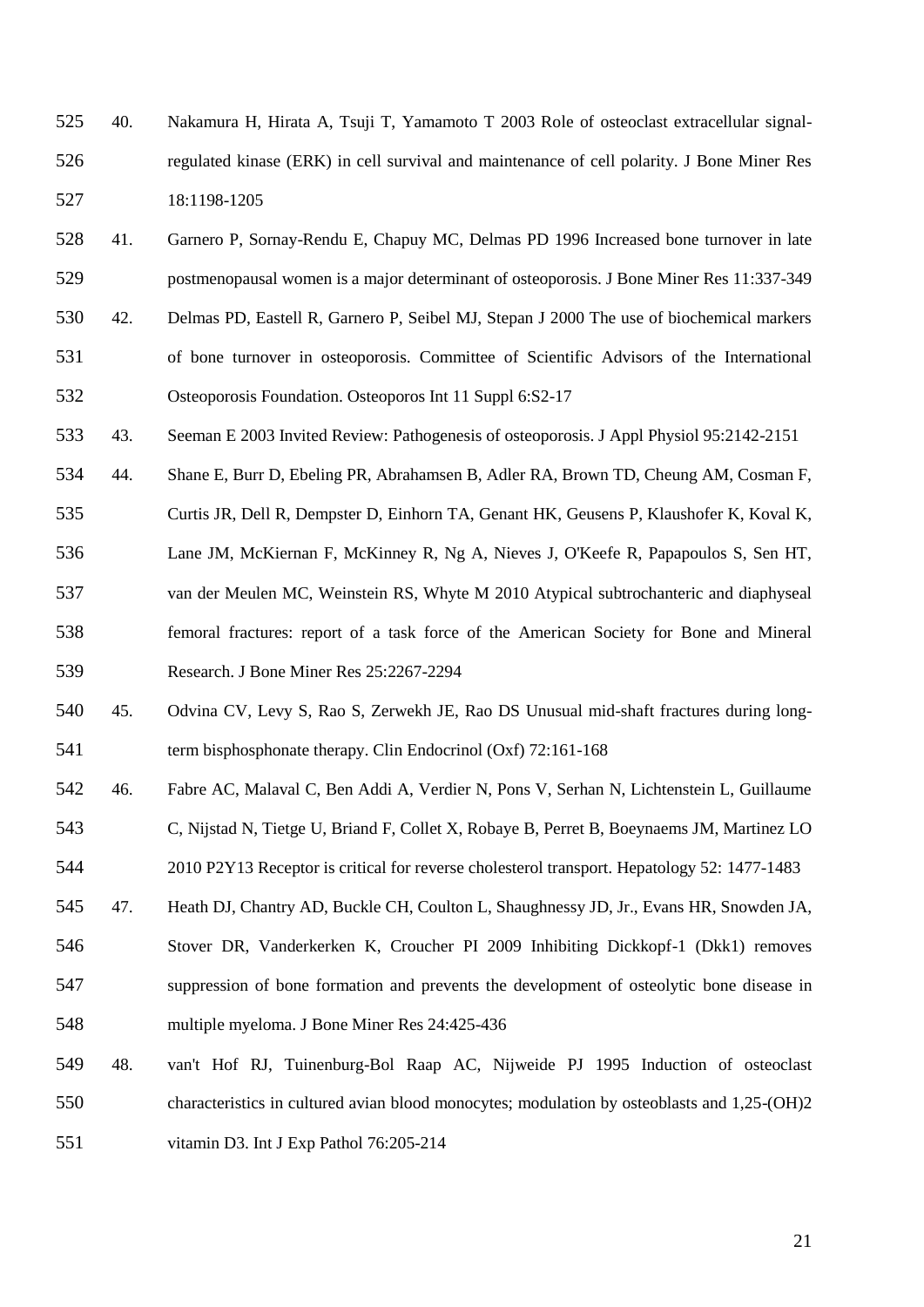- 49. Parfitt AM, Drezner MK, Glorieux FH, Kanis JA, Malluche H, Meunier PJ, Ott SM, Recker RR 1987 Bone histomorphometry: standardization of nomenclature, symbols, and units. Report of the ASBMR Histomorphometry Nomenclature Committee. J Bone Miner Res 2:595-610
- 50. Orriss IR, Key ML, Colston KW, Arnett TR 2009 Inhibition of osteoblast function in vitro by aminobisphosphonates. J Cell Biochem 106:109-118
- 51. Orriss IR, Knight GE, Utting JC, Taylor SE, Burnstock G, Arnett TR 2009 Hypoxia stimulates vesicular ATP release from rat osteoblasts. J Cell Physiol 220:155-162
- 52. Paul H, Reginato AJ, Schumacher HR 1983 Alizarin red S staining as a screening test to detect calcium compounds in synovial fluid. Arthritis Rheum 26:191-200
- 53. Arnett TR, Gibbons DC, Utting JC, Orriss IR, Hoebertz A, Rosendaal M, Meghji S 2003 Hypoxia is a major stimulator of osteoclast formation and bone resorption. J Cell Physiol 196:2-8
- 54. Walsh CA, Beresford JN, Birch MA, Boothroyd B, Gallagher JA 1991 Application of reflected light microscopy to identify and quantitate resorption by isolated osteoclasts. J Bone Miner Res 6:661-671
- 55. Carron JA, Walsh CA, Fraser WD, Gallagher JA 1995 Thrombospondin promotes resorption by osteoclasts in vitro. Biochem Biophys Res Commun 213:1017-1025
- 56. Marionneau C, Couette B, Liu J, Li H, Mangoni ME, Nargeot J, Lei M, Escande D, Demolombe S 2005 Specific pattern of ionic channel gene expression associated with pacemaker activity in the mouse heart. J Physiol 562:223-234
- 57. Chu X, Strauss JR, Mariano MA, Li J, Newton DJ, Cai X, Wang RW, Yabut J, Hartley DP,
- Evans DC, Evers R 2006 Characterization of Mice Lacking the Multidrug Resistance Protein
- Mrp2 (Abcc2). The Journal of Pharmacology and Experimental Therapeutics 317:579-589
- 58. Govoni KE, Wergedal JE, Chadwick RB, Srivastava AK, Mohan S 2008 Prepubertal OVX increases IGF-I expression and bone accretion in C57BL/6J mice. Am J Physiol Endocrinol

Metab 295:E1172-1180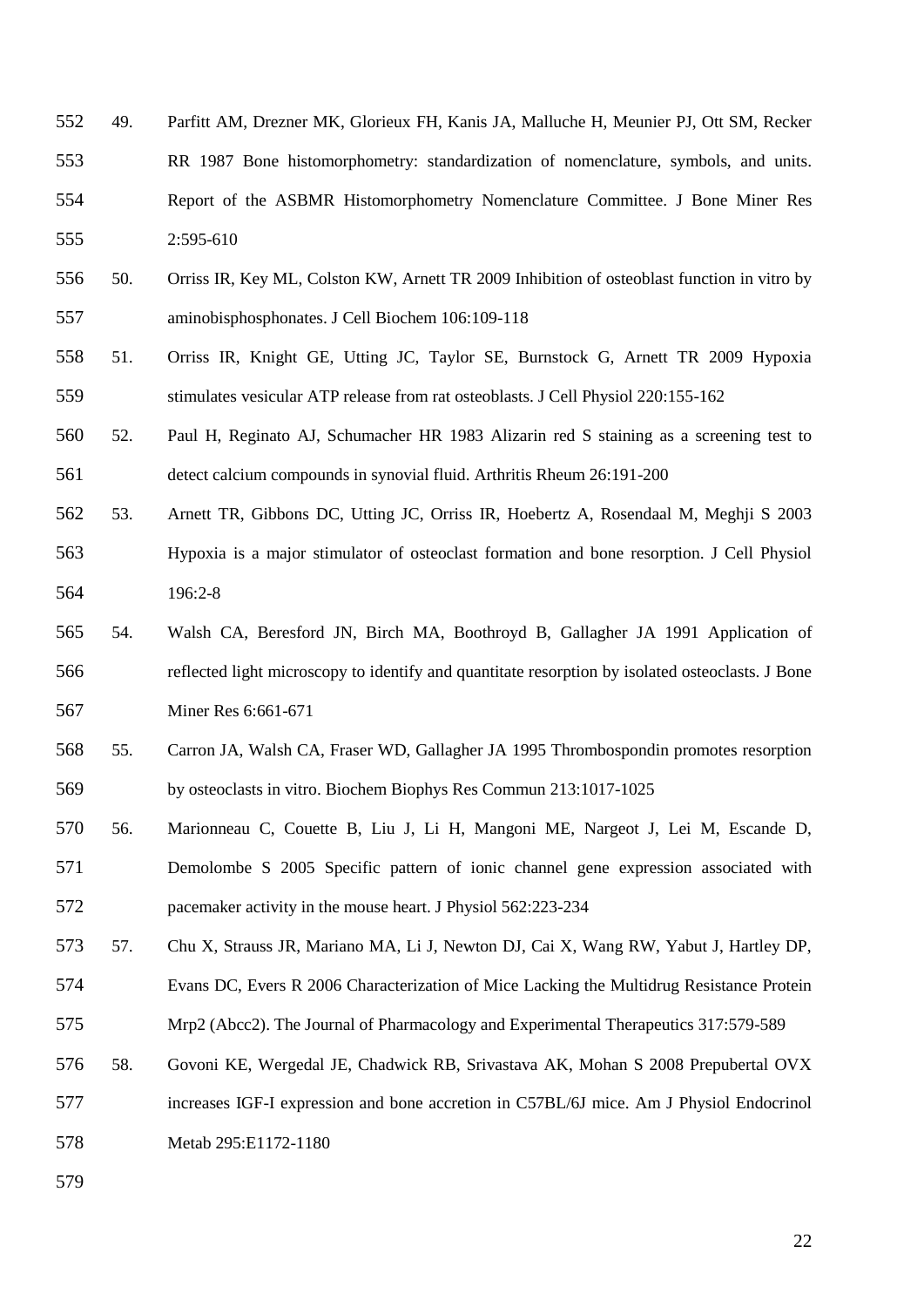| 580 | <b>TABLE. 1.</b> Quantitative results of tibia bone parameters by $\mu$ CT analysis. |                                                     |       |
|-----|--------------------------------------------------------------------------------------|-----------------------------------------------------|-------|
|     |                                                                                      | $\mathbf{D}\mathbf{O}\mathbf{V}$ $\mathbf{D}^{-/-}$ | Means |

| WГ                 | $P2Y_{13}R^{-1}$   | Means              | P value      |
|--------------------|--------------------|--------------------|--------------|
| $n=8$              | $n=7$              | difference         | summary      |
| $1.15 \pm 0.007$   | $1.15 \pm 0.010$   | $10.2\%$           |              |
| $9.17 \pm 0.340$   | $5.73 \pm 0.634$   | 137.5%             | $\mathbf C$  |
| $0.15 \pm 0.006$   | $0.09 \pm 0.010$   | $136.1\%$          | $\mathbf C$  |
| $87.26 \pm 1.428$  | $91.14 \pm 3.226$  | ↑4.5%              |              |
| $0.048 \pm 0.0006$ | $0.049 \pm 0.0018$ | $10.8\%$           |              |
| $1.89 \pm 0.054$   | $1.18 \pm 0.132$   | 137.8%             | $\mathbf C$  |
| $26.18 \pm 0.992$  | $31.81 \pm 1.607$  | 121.5%             | $\bf{B}$     |
| $0.23 \pm 0.003$   | $0.33 \pm 0.024$   | $143.2\%$          | $\mathsf{C}$ |
| $2.49 \pm 0.078$   | $1.94 \pm 0.051$   | $\frac{1}{22.0\%}$ | C            |
| $2.13 \pm 0.031$   | $2.41 \pm 0.074$   | $13.0\%$           | B            |
| $0.83 \pm 0.016$   | $0.88 \pm 0.029$   | $17.1\%$           |              |
| $1.29 \pm 0.028$   | $1.32 \pm 0.018$   | 12.2%              |              |
| $1.69 \pm 0.029$   | $1.71 \pm 0.021$   | 1.6%               |              |
|                    |                    |                    |              |

582 Values are mean  $\pm$  SEM<br>583 b p < 0.01 (Student's unpaired t-test)<br>584 c p < 0.001 (Student's unpaired t-test)

585

586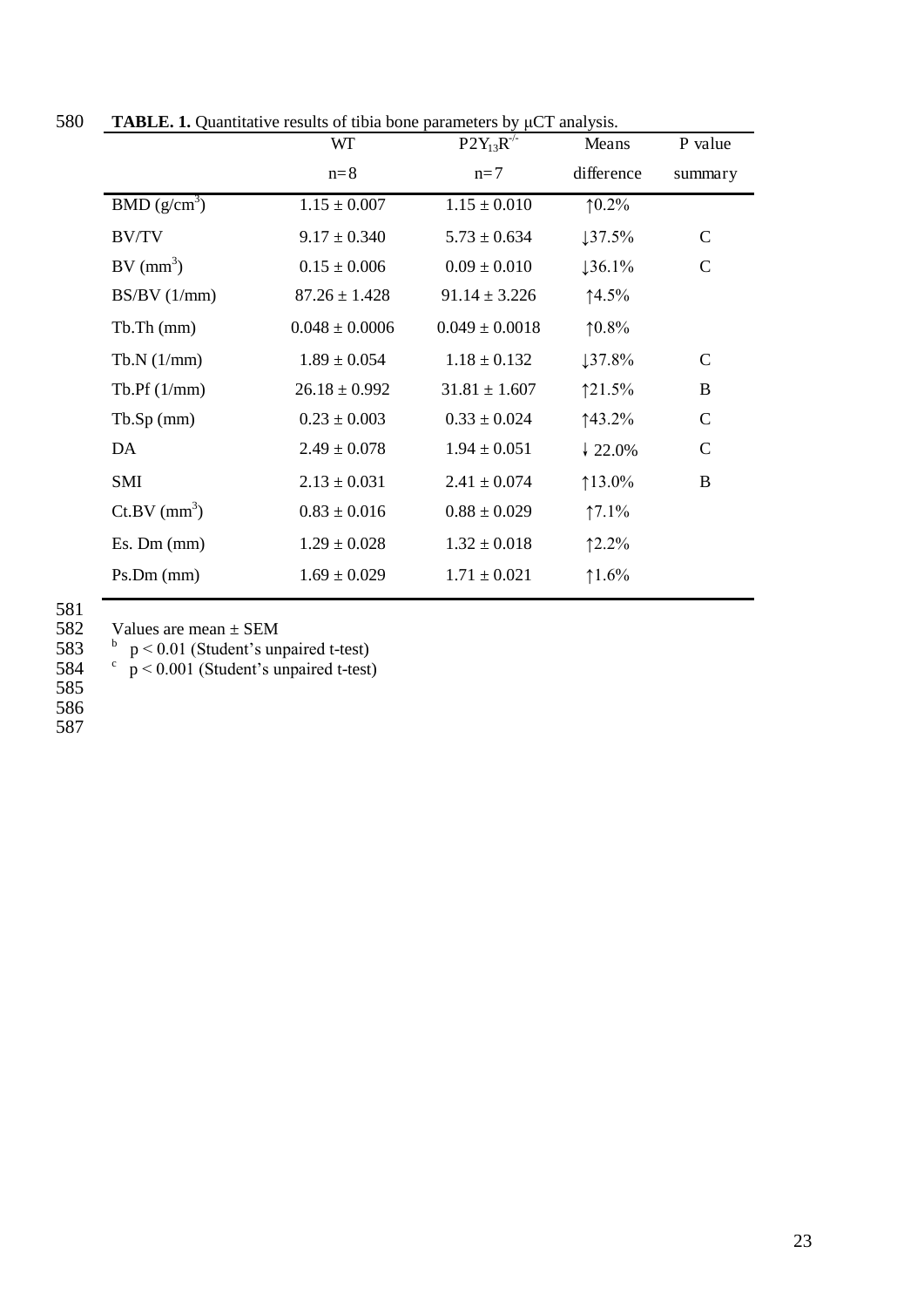#### 588 *List of Figure Legends*

# **FIG.1.**  $P2Y_{13}R^{\prime\prime}$  mice have reduced bone volume.

590 (A) 3D models of whole tibiae from  $P2Y_{13}R^{-1}$  and WT animals were constructed from  $\mu$ CT images. 591 No obvious morphological differences were found between the  $P2Y_{13}R^{-1}$  and WT tibia, scale bar = 592 2.0mm. **(B)** 3D models of the trabecular region of the tibiae were constructed from  $\mu$ CT images, scale 593 bar = 0.5 mm. **(C)**  $\mu$ CT data analysis showed P2Y<sub>13</sub>R<sup>-/-</sup> mice had 5.5% less total tibial bone volume, 594 **(D)** 37.5% less trabecular bone volume, and **(E)** 37.8% fewer trabeculae than WT mice. All values are 595 mean  $\pm$  SEM, P2Y<sub>13</sub>R<sup>-/-</sup> n = 7, WT n = 8,  $\degree$  p < 0.001 (Student's unpaired t-test).

596

# **FIG.2. P2Y**<sub>13</sub> $\mathbb{R}^{\neq}$  mice have reduced numbers of osteoclasts and osteoblasts on the endocortical 598 **bone surface.**

599 Left tibiae were obtained from 16 week old female mice, sections prepared and TRAP stained as 600 previously described (47). **(A)** Black arrows indicate TRAP positive osteoclasts on endocortical 601 surface of both WT and  $P2Y_{13}R^{-1}$  mice, scale bar = 50  $\mu$ m. **(B)**  $P2Y_{13}R^{-1}$  mice had 48.1% reduction in 602 osteoclast numbers per mm endocortical surface (N.Oc/B.Pm =  $2.8 \pm 0.45$  versus  $5.4 \pm 0.75$ , p = 603 0.0136)**. (C)** Cobblestone-like osteoblasts with large nuclei were also identified on endocortical 604 surface and marked with black arrow heads, scale bar = 50  $\mu$ m. **(D)**  $P2Y_{13}R^{-1}$  mice had 42.6% 605 decrease in osteoblast number per mm endocortical surface (N.Ob/B.Pm =  $9.1 \pm 1.47$  versus 15.9  $\pm$ 606 2.00, p = 0.0227) compared with WT controls. **(E)** TRAP positive osteoclasts (black arrowheads) and 607 osteoblasts (black arrows) were identified on the trabecular surface of both WT and  $P2Y_{13}R^{-1}$  mice, 608 scale bar = 50  $\mu$ m. **(F)** P2Y<sub>13</sub>R<sup>-/-</sup> mice had 22.9% decreased osteoblast numbers per mm trabecular 609 bone surface (N.Ob/B.Pm = 13.5 ± 0.98 versus 17.4 ± 1.09, p = 0.0213). **(G)** There was no significant 610 difference in osteoclast numbers on the trabecular bone surface  $(N.Oc/B.Pm = 10.0 \pm 1.39)$  versus 10.5 611  $\pm$  0.47, p = 0.7587). All values are mean  $\pm$  SEM, n = 6,  $^{a}$  p < 0.05,  $^{b}$  p < 0.01 (Student's unpaired t-612 test).

613

# **FIG.3. P2Y**<sub>13</sub> $\mathbb{R}^{\prime}$  mice have reduced rates of bone formation in vivo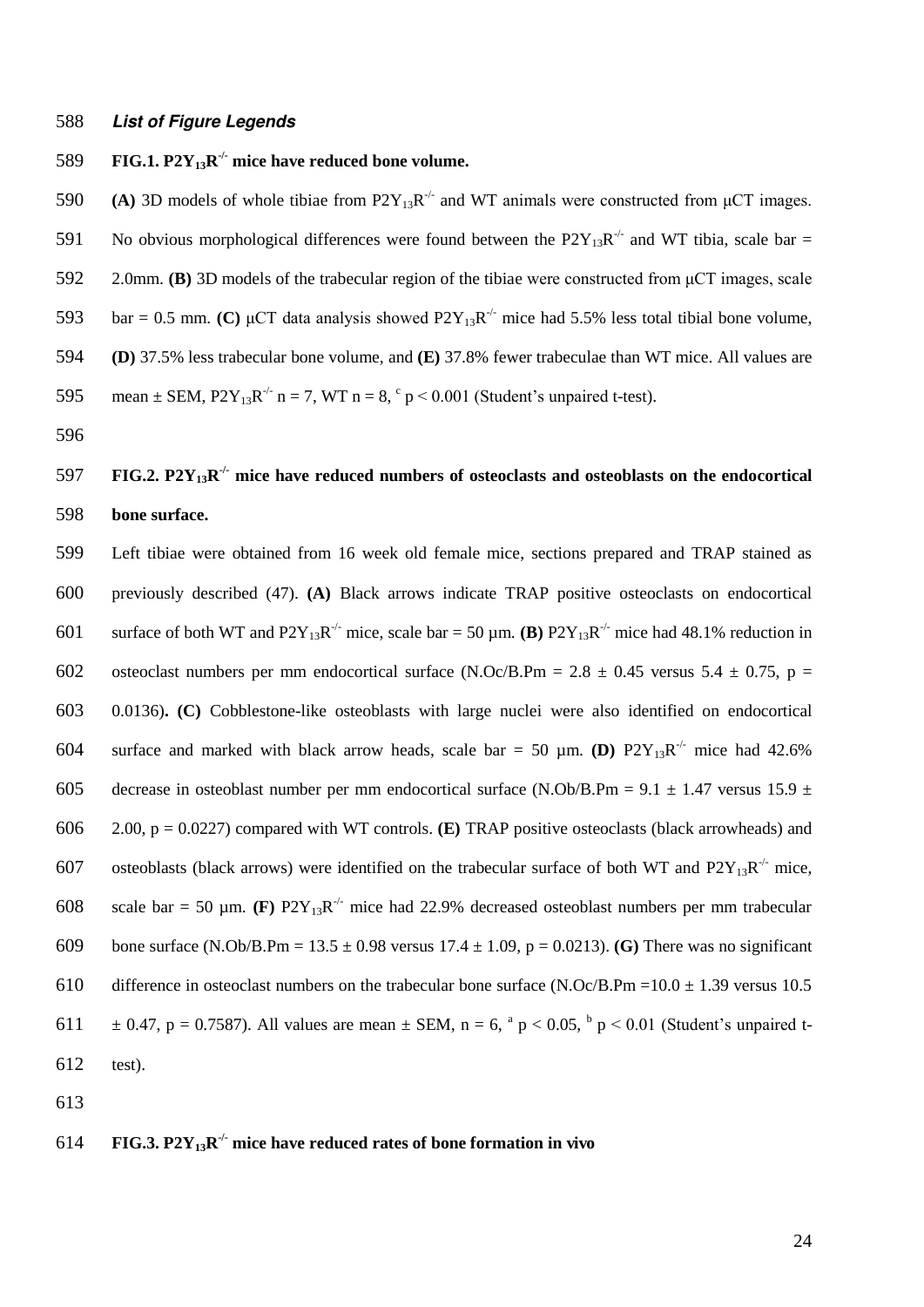615 For dynamic histomorphometry, 16 weeks-old mice were given intraperitoneal injections of calcein 616 (30 mg/kg) 14 days and 2 days prior to being euthanized. Right tibiae were obtained and LR White 617 resin sections prepared. **(A)** First calcein label (white arrowheads) and second calcein label (white 618 arrows) were both detected on the endocortical bone surface from both WT and  $P2Y_{13}R^{-1}$  mice. The 619 average width between the labels (W) were measured and used to calculate mineral apposition rate. M: 620 bone marrow; Ct: cortical bone; scale  $bar = 50 \text{ µm}$ . **(B)** Mineral apposition rate was 49.7% less on the 621 endocortical bone surface of P2Y<sub>13</sub>R<sup>-/-</sup> mice tibia compared to WT (MAR = 1.53  $\pm$  0.060 versus 3.03  $\text{622 } \pm 0.194$ , p < 0.0001). (C) Bone formation rate of P2Y<sub>13</sub>R<sup>-/-</sup> mice was significantly decreased by 48.9% 623 compared to WT (BFR =  $1.09 \pm 0.047$  versus  $2.13 \pm 0.167$ , p < 0.0001). All values are mean  $\pm$  SEM, 624  $n = 6$ ,  $\degree p \le 0.001$  (Student's unpaired t-test).

625

# **FIG.4. P2Y**<sub>13</sub> $\mathbf{R}^{\prime}$  mice have reduced osteoblast function and osteoclast formation in vitro due to 627 **altered expressions of key bone remodelling related genes**

628 (A) Primary osteoblast cells isolated from neonatal mice calvariae of both WT and  $P2Y_{13}R^{\prime\prime}$  mice 629 show no significant difference in proliferation. **(B)**  $P2Y_{13}R^{-1}$  osteoblasts showed a 50.1% reduction in 630 mineralized area compared to osteoblasts from WT mice. **(C)** Representative whole well images of 631 primary osteoblast cells cultured in differentiation medium for three weeks and stained with alizarin 632 red S solution to reveal mineralisation, scale bar = 5.0 mm. All values are mean  $\pm$  SEM, n = 3 repeat 633 experiments with 12 replicates per experiment,  $c$  p < 0.001, (Univariate analysis of variance). **(D+E)** 634 The number of osteoclasts (defined as TRAP positive cells (pink coloured) with three or more nuclei, 635 black arrows), derived from M-CSF and RANKL treated  $P2Y_{13}R^{-1}$  mice bone marrow and cultured on 636 glass coverslips, was 49.5% less than that from WT, scale bar = 50  $\mu$ m. **(F+G)** There were 47.1% 637 fewer resorbing osteoclasts [identified as TRAP positive cells (black arrows) in or in close proximity 638 to resorption pits (white arrows)] formed from  $P2Y_{13}R^{-1}$  mice, scale bar = 100  $\mu$ m. **(H)** This led to 639 66.1% less resorption on the dentine disks compared to WT osteoclasts. **(I)** There was no significant 640 difference in the amount of resorption per resorbing osteoclast,  $p = 0.4959$ . All values are mean  $\pm$ 641 SEM,  $n = 4$ , each repeat contains 6 replicates,  $c_p < 0.001$ , (Student's unpaired t-test). (J+K) The 642 relative gene expression pattern variance was shown in a heatmap of normalized ∆∆CT values from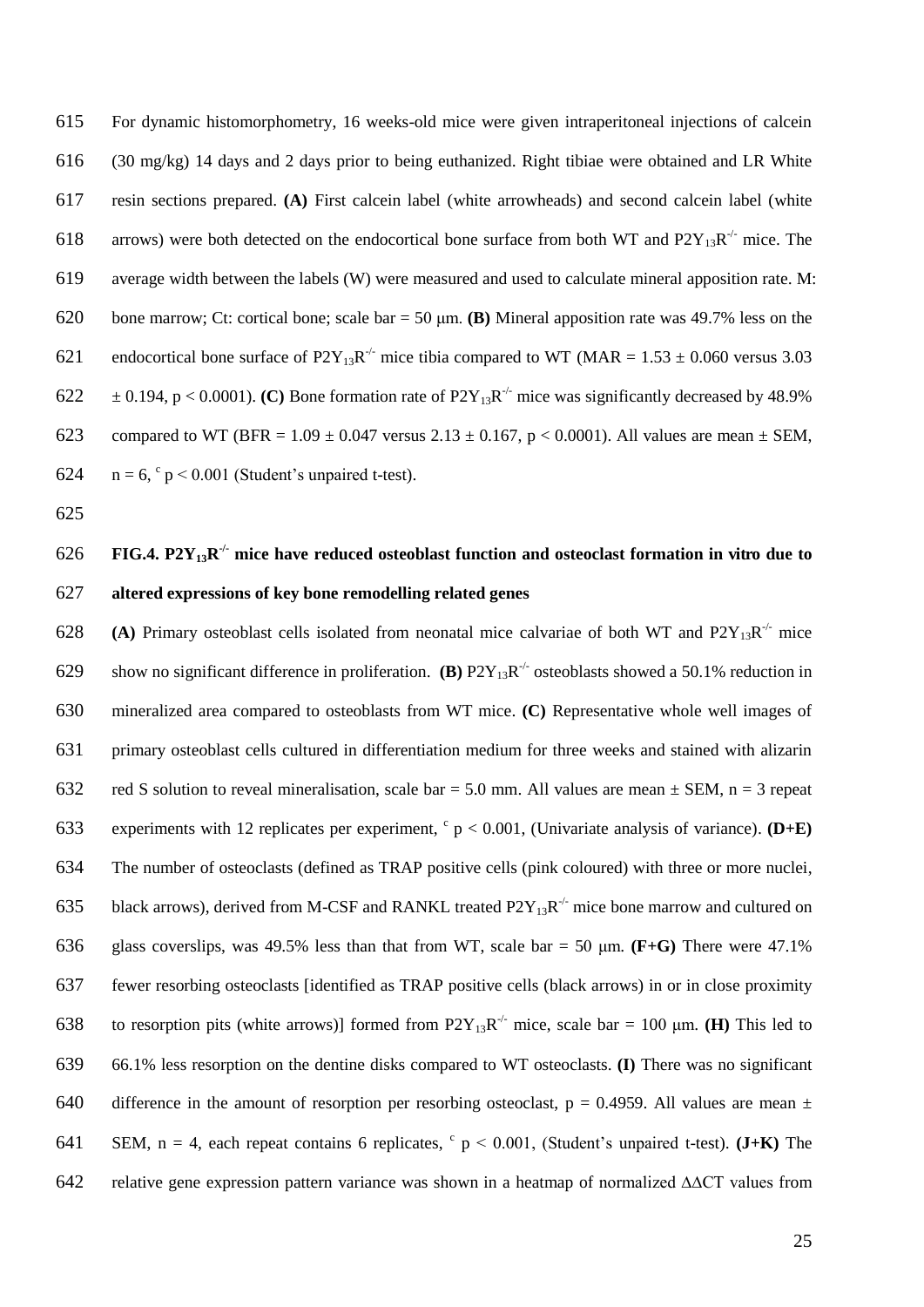TaqMan custom array; each colour patch in the heatmap represents the relative gene expression level, with a continuum of expression levels from dark blue (lowest) to bright red (highest). Compared to 645 WT primary osteoblasts, the expression of RhoA in  $P2Y_{13}R^{-1}$  osteoblasts was significantly down-regulated while Tnfrsf11b (the gene for OPG) was up-regulated. Mapk3, Rock1, RhoA, and Tnfsf11 647 (the gene for RANKL) were significantly down-regulation in  $P2Y_{13}R^{-1}$  bone marrow samples compared to WT. No other key regulatory genes had changes in expression levels.

649

# **FIG.5. P2Y**<sub>13</sub> $\mathbb{R}^{\prime}$  mice have a reduced estrogen deficiency-induced bone loss

651 OVX surgery was performed on 16 week-old WT and  $P2Y_{13}R^{-1}$  mice. Mice were euthanized 4 and 12 652 weeks after surgery and right tibiae were isolated and examined using  $\mu$ CT (Skyscan 1172). The 653 response of  $P2Y_{13}R^{-/-}$  mice to OVX was different for both BMD and trabecular thickness compared 654 with WT at both time points. **(A)** WT mice had a significant reduction in BMD 4 weeks and 12 weeks 655 after surgery, no significant reduction in BMD was observed in  $P2Y_{13}R^{-1}$  mice at 4 weeks and a 656 significant increase was observed at 12 weeks. **(B)** Trabecular thickness significantly decreased in 657 WT mice both at 4 and 12 weeks after surgery, no significant reduction in thickness was observed in 658 P2Y<sub>13</sub>R<sup>-/-</sup> mice at 4 weeks and an increase was observed at 12 weeks. All values are mean  $\pm$  SEM, n = 659 7-9,  $p < 0.05$  cf WT,  $p < 0.0001$  cf WT;  $p < 0.05$  cf baseline,  $p < 0.0001$  cf baseline; (Student's 660 unpaired t-test).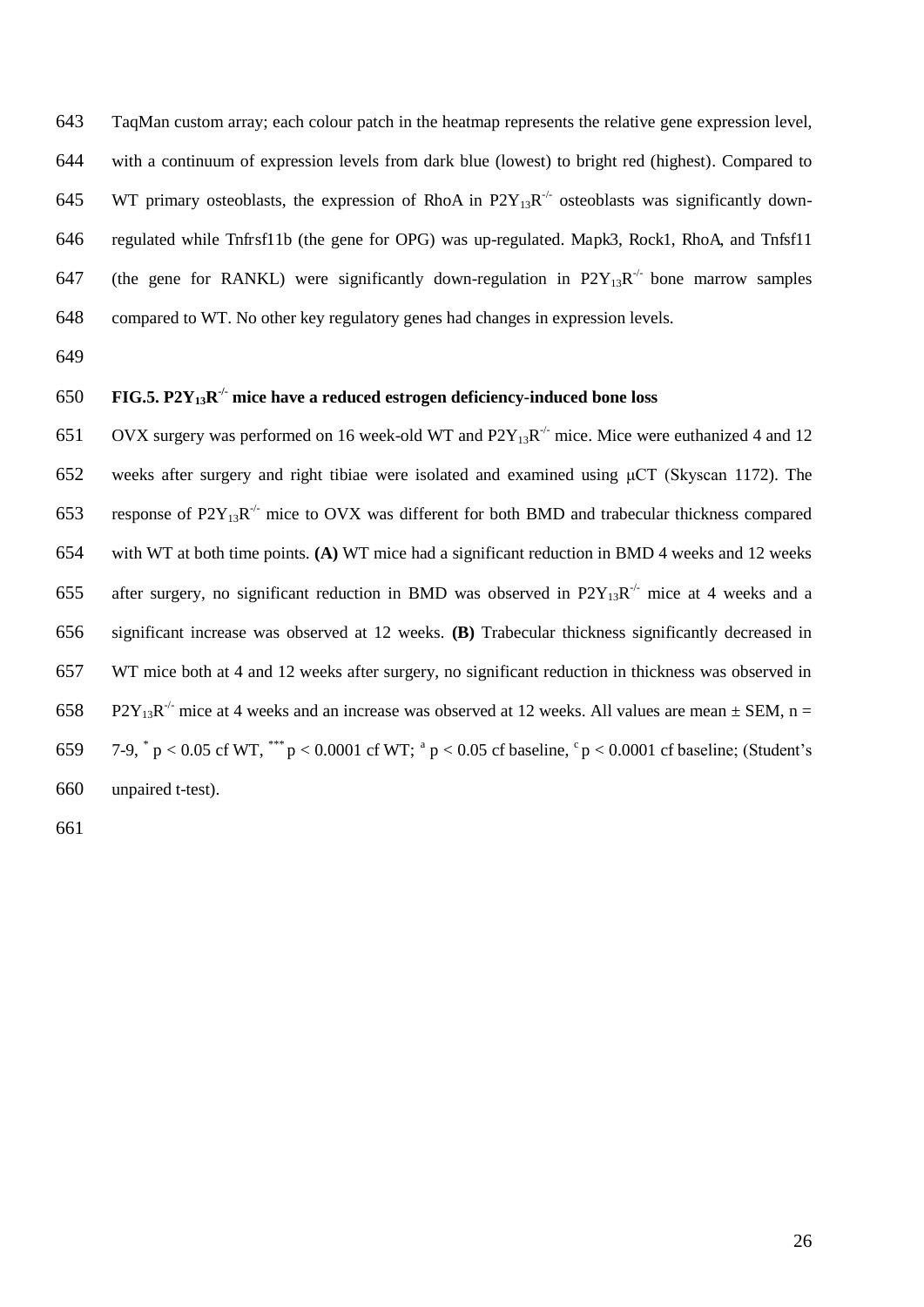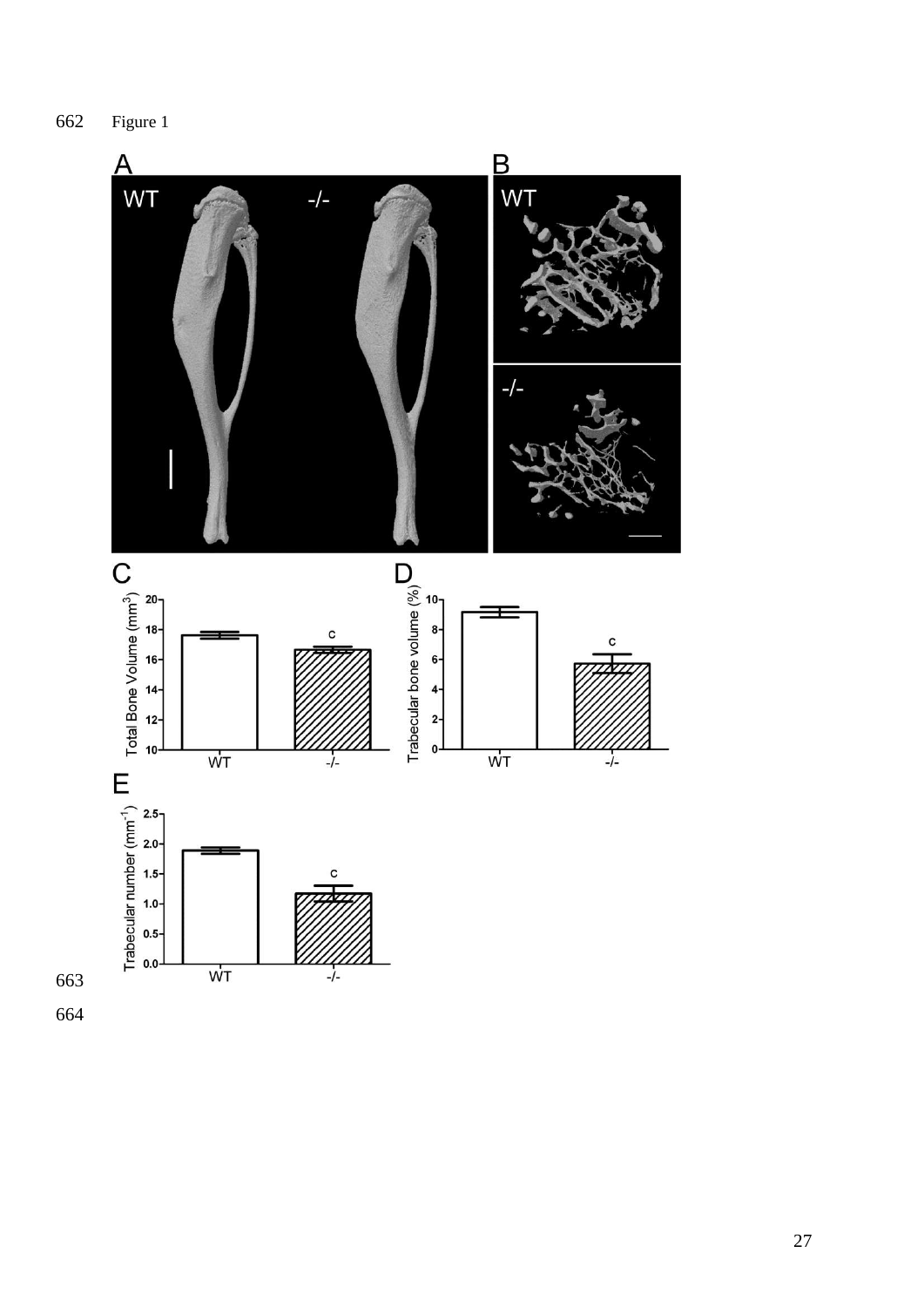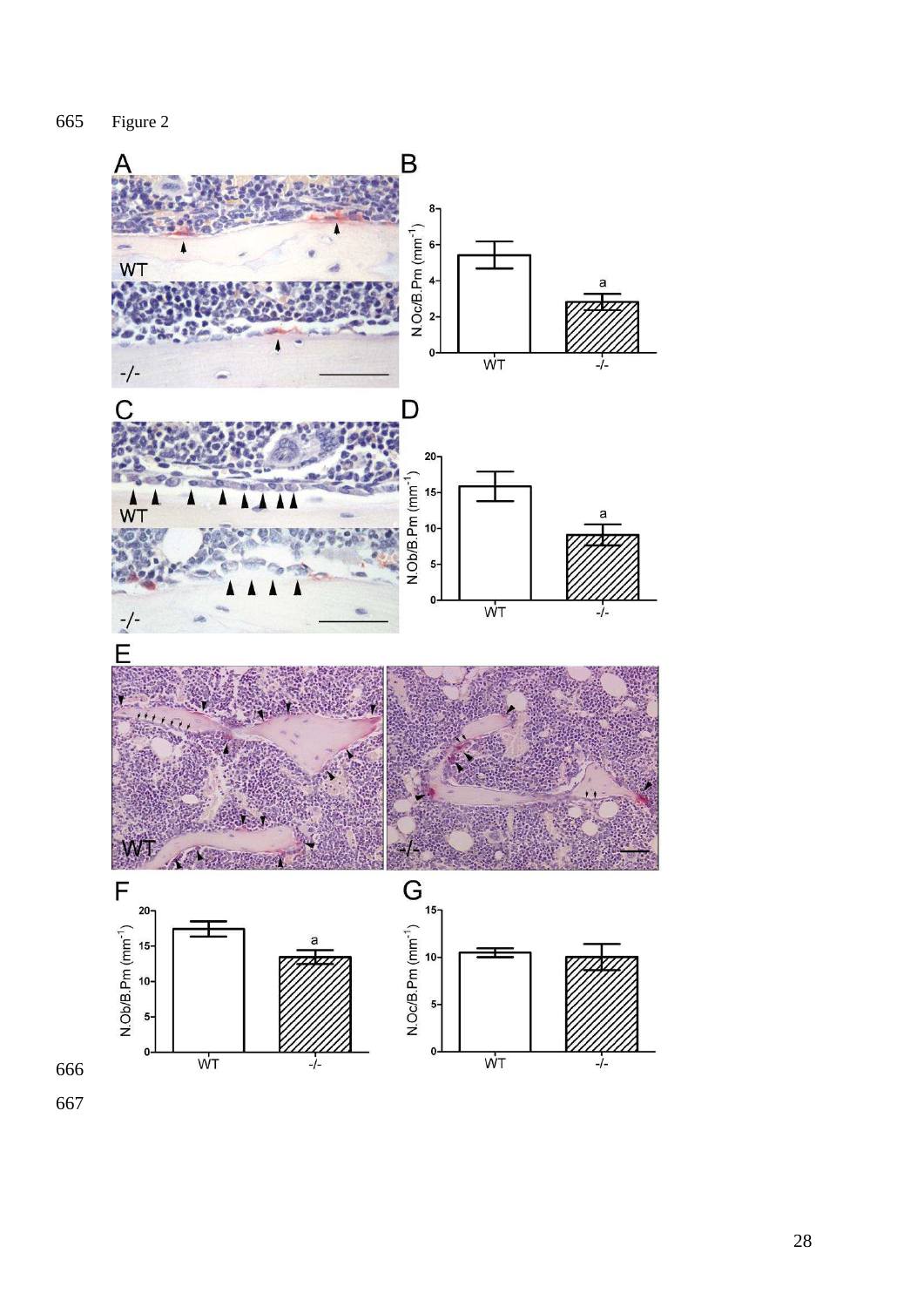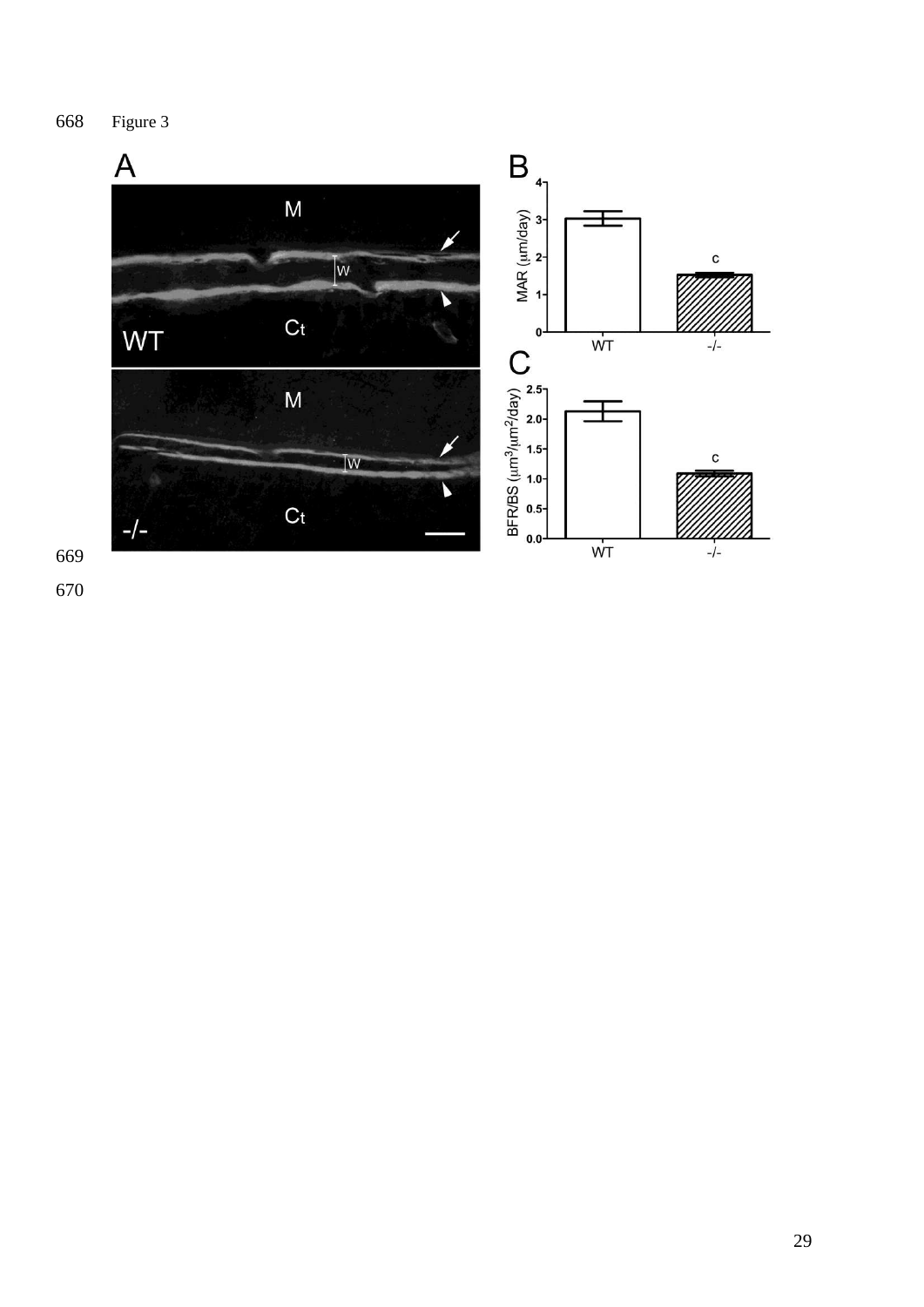